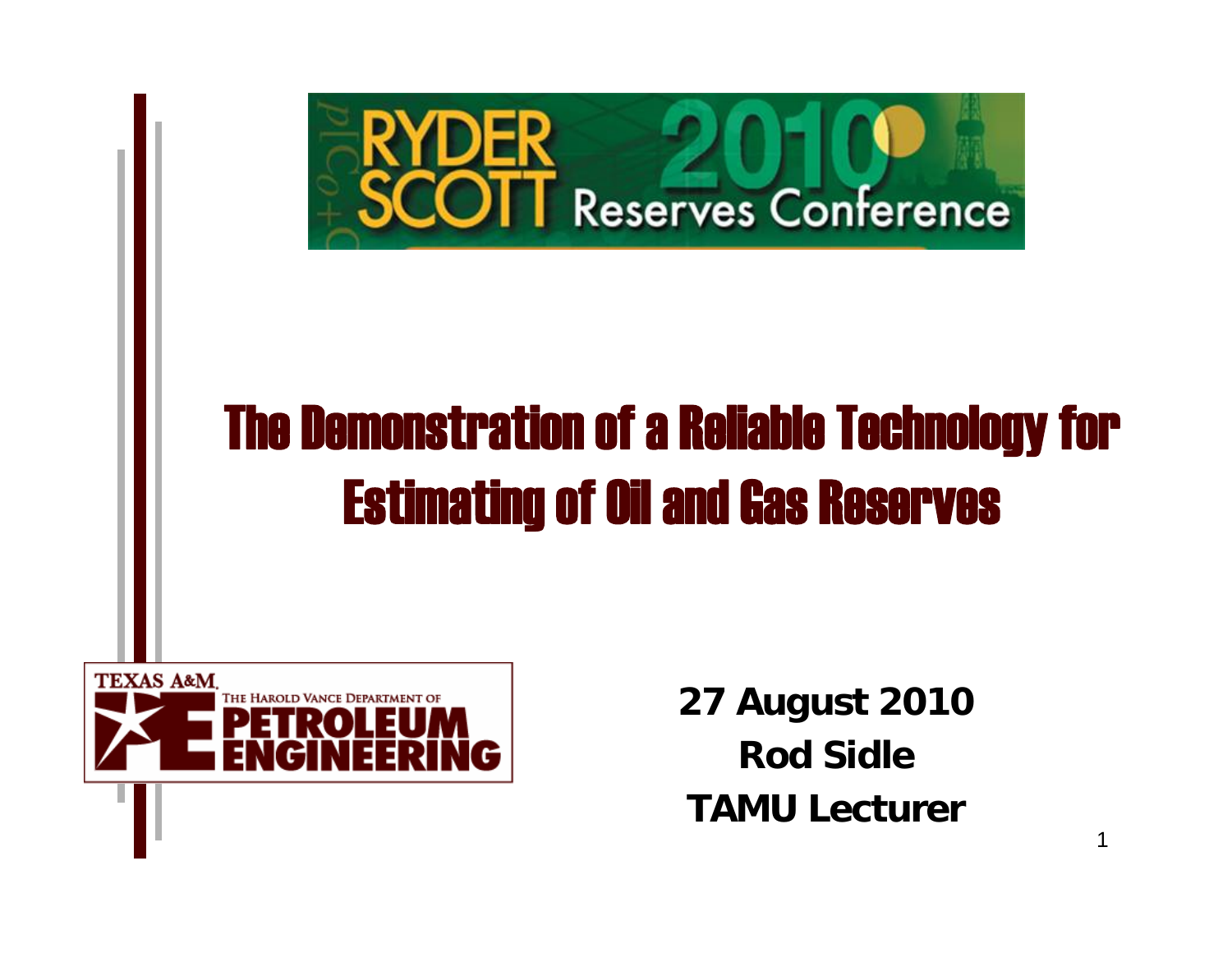

## Disclaimer

The opinions expressed herein are those of the author alone. These opinions have not been reviewed with or approved any organization or agency that may be mentioned in this presentation.

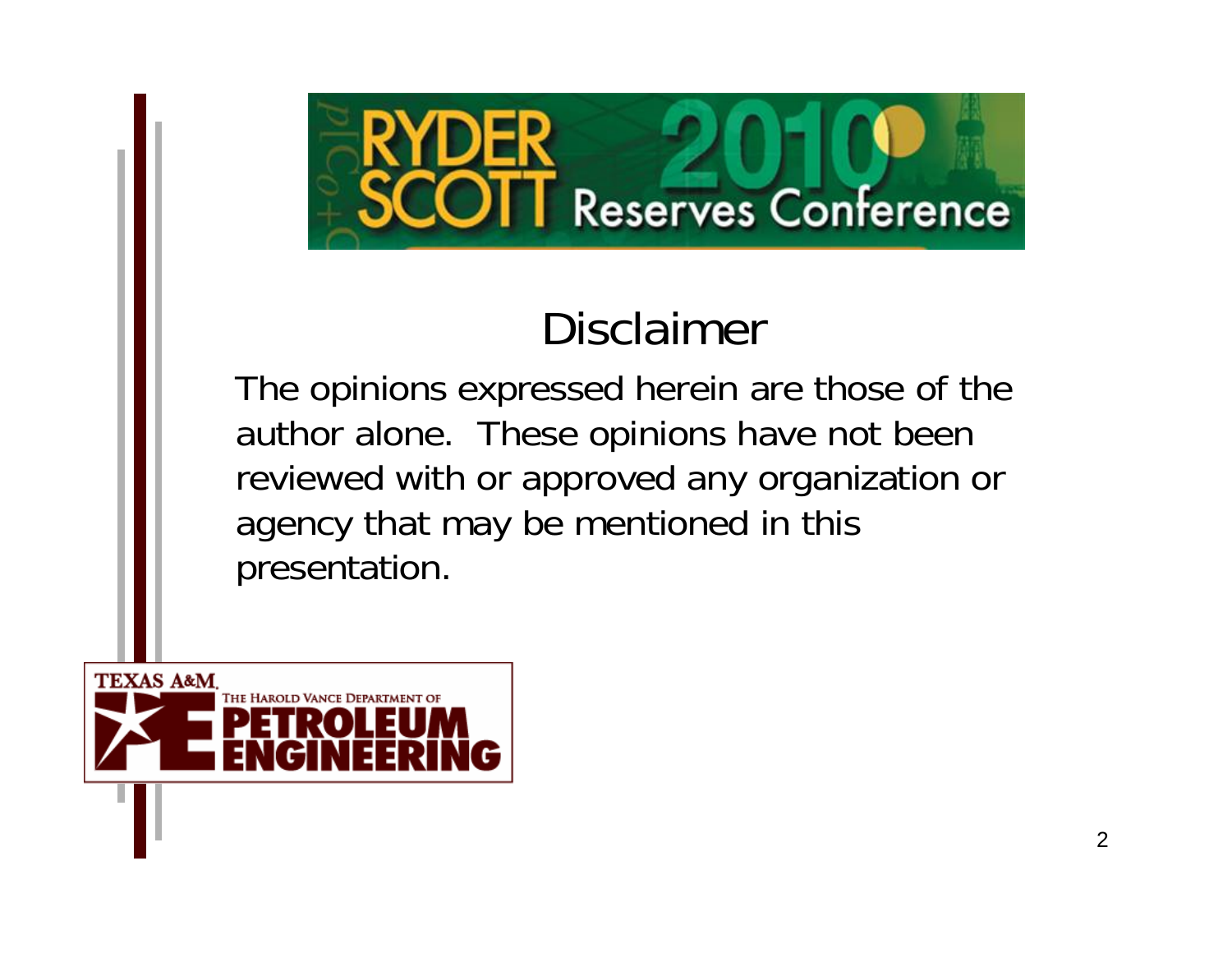## Background and Reference

At the 2009 Ryder Scott Reserves Conference, John Hodgins provided key information on Reliable Technology ("R.T."):

- SEC regulations where R.T. is mentioned
- Colloquial definitions for "reliable" and the key standards of "consistency" and "repeatability"
- Need for good documentation to support the claim of a reliable technology including sufficient case histories and empirical data to provide irrefutable evidence of reliability

(Presentation available from Ryder Scott website)

3

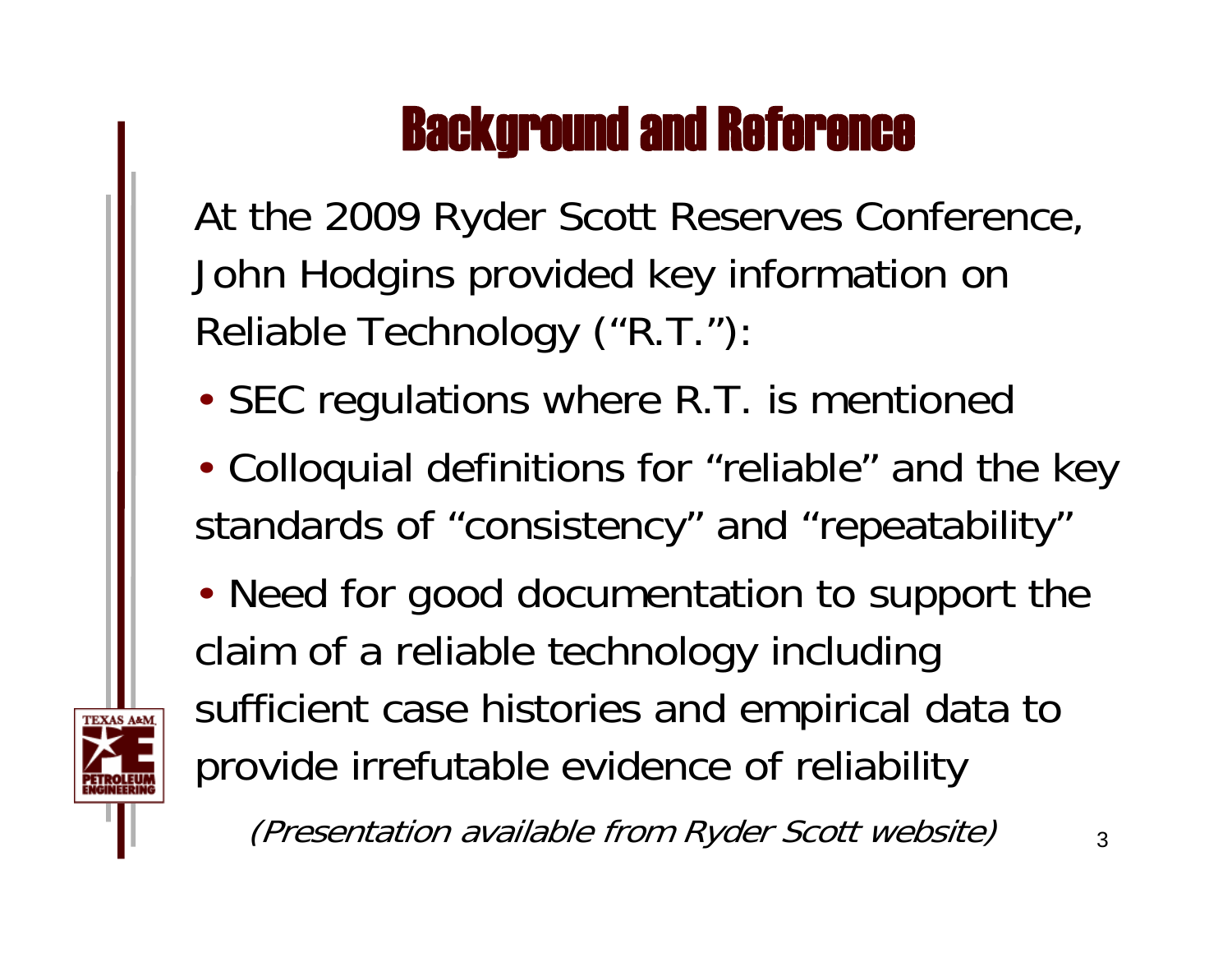## Background and Reference

John also posed this question about some technologies that could potentially be R.T.

"For example, can I use...."

- **Fluid Gradient vs. Depth Data**
	- Fluid contacts
	- Vertical or horizontal continuity
- **Seismic** 
	- Fluid Contacts
	- Reservoir Continuity
	- Net pay, porosity or fluid saturation predictions and lateral distributions (i.e., away from well control)
- **Reservoir Simulation**
	- Without a history match

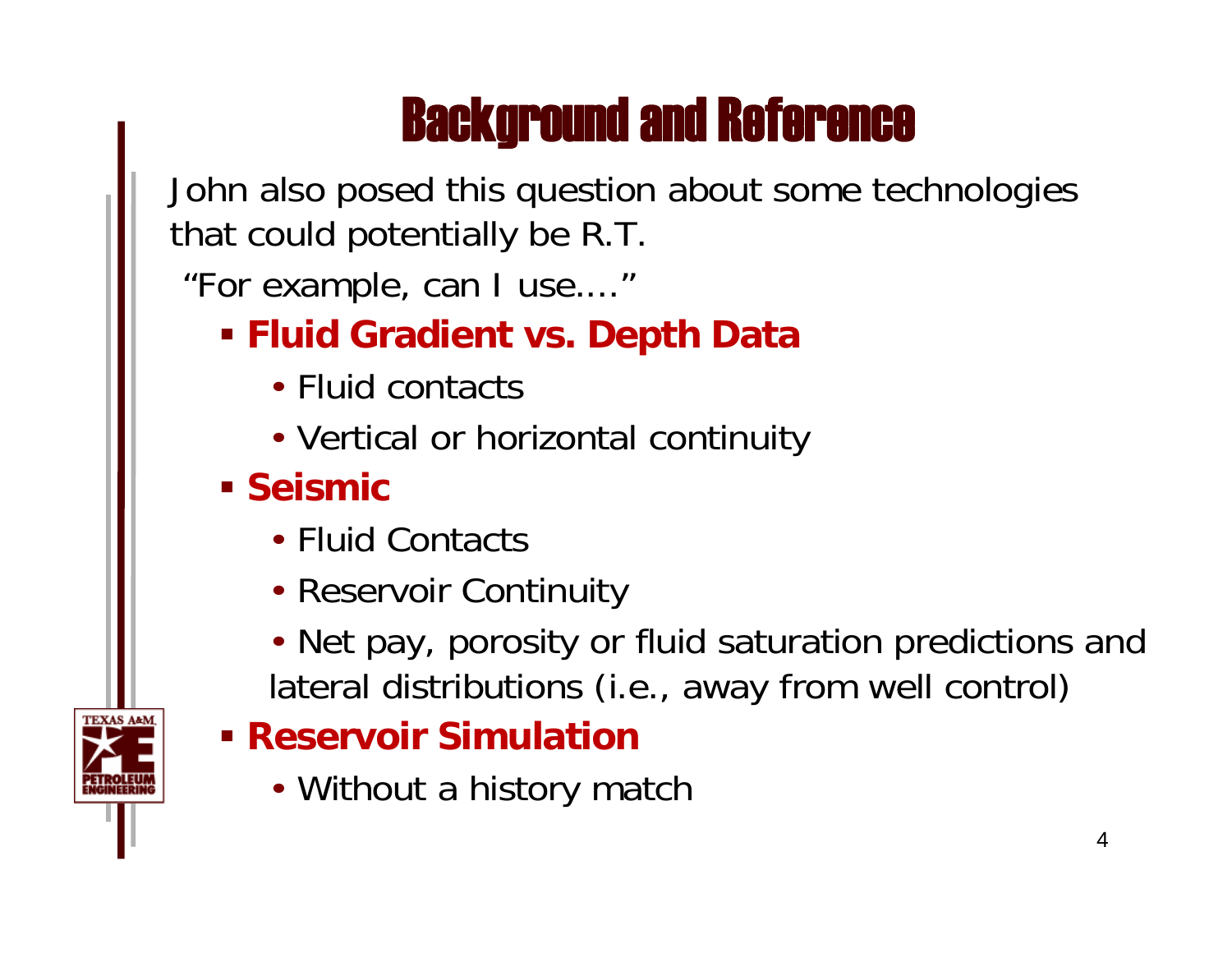## Background and Reference

Two of these examples are addressed in this presentation:

#### **Fluid Gradient vs. Depth Data**

- 9 **Fluid contacts**
- Vertical or horizontal continuity
- **Seismic** 
	- 9 **Fluid Contacts**
	- Reservoir Continuity
	- Net pay, porosity or fluid saturation predictions and lateral distributions (i.e., away from well control)

#### **Reservoir Simulation**

• Without a history match

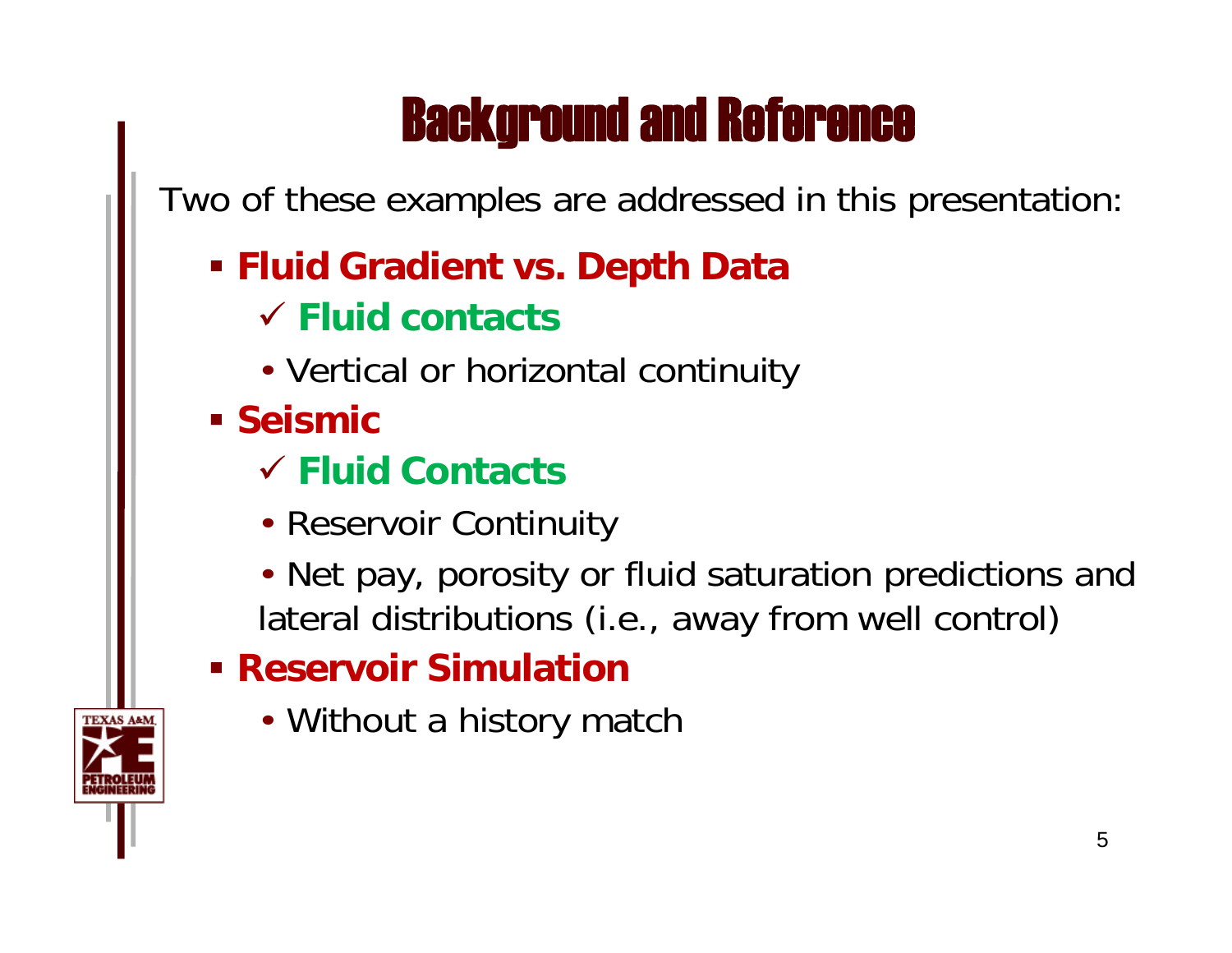## Other References

- SPE 129689 The Demonstration of a "Reliable Technology" for Estimating Oil and Gas Reserves
	- Given at SPE HEES (Dallas) March 2010
- SPE 134237 Qualifying Seismic as a "Reliable Technology" – An Example of Downdip Water Contact Location
	- **To be given at SPE ATCE (Florence) September** 2010
- Co-authors of both papers are Rod Sidle and Dr. John Lee

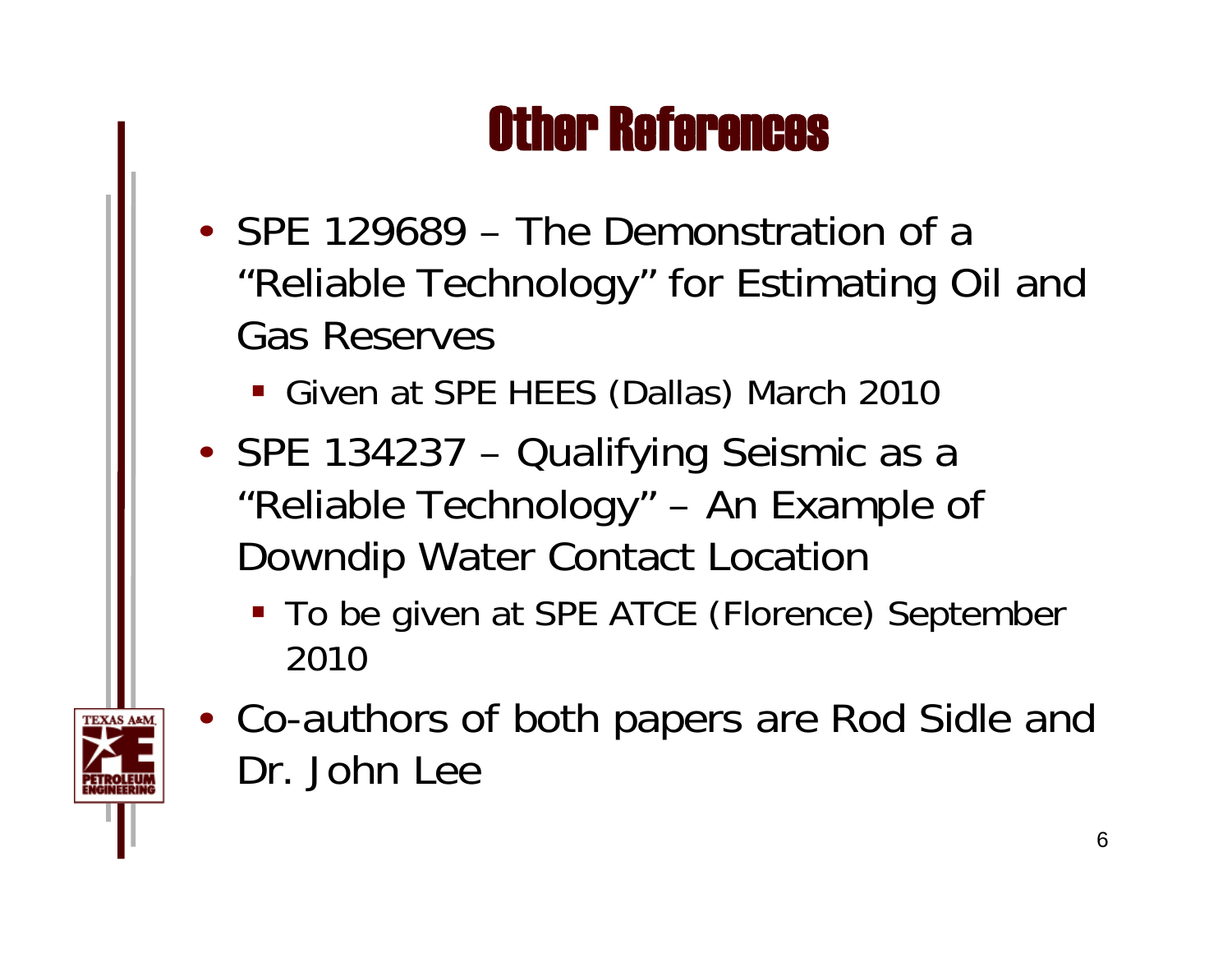## R.T. – Good background, now what?

- We need a methodology for demonstrating reliability that will satisfy both a technical standard as well as a regulatory (i.e., legal) standard for valid, convincing evidence.
- Consider the rules used by the Federal Courts for scientific testimony. These have been established to guide courts when "expert" scientific testimony is used in legal proceedings.

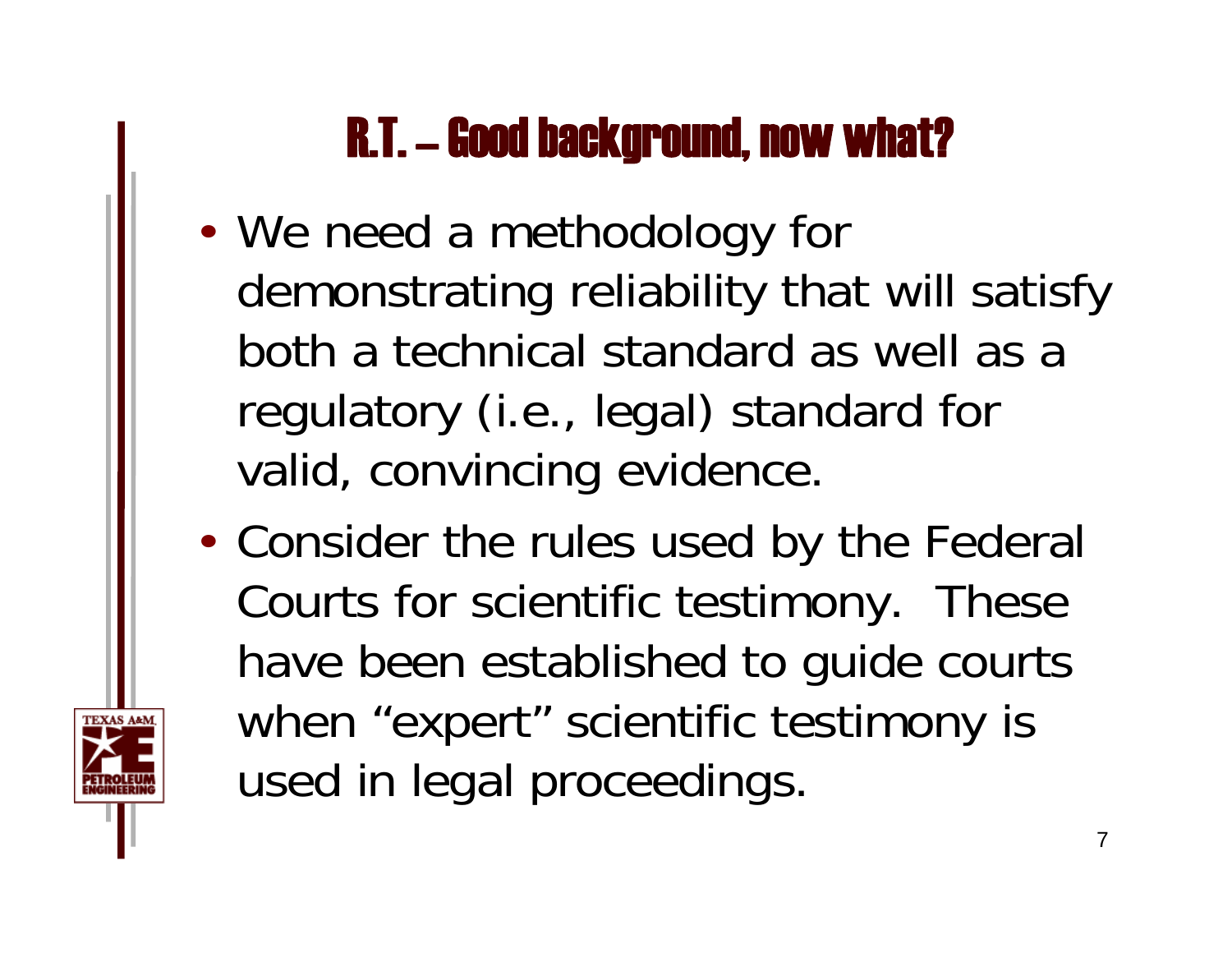## Rule 702

- Rule 702 of the US Federal Rules of Evidence which instructs scientific testimony be based on sufficient facts or data, and the product of reliable principles and methods
- Later the US Supreme Court clarified this: The reliability standard established by Rule 702 requires scientific knowledge which implies a grounding in science's methods and procedures

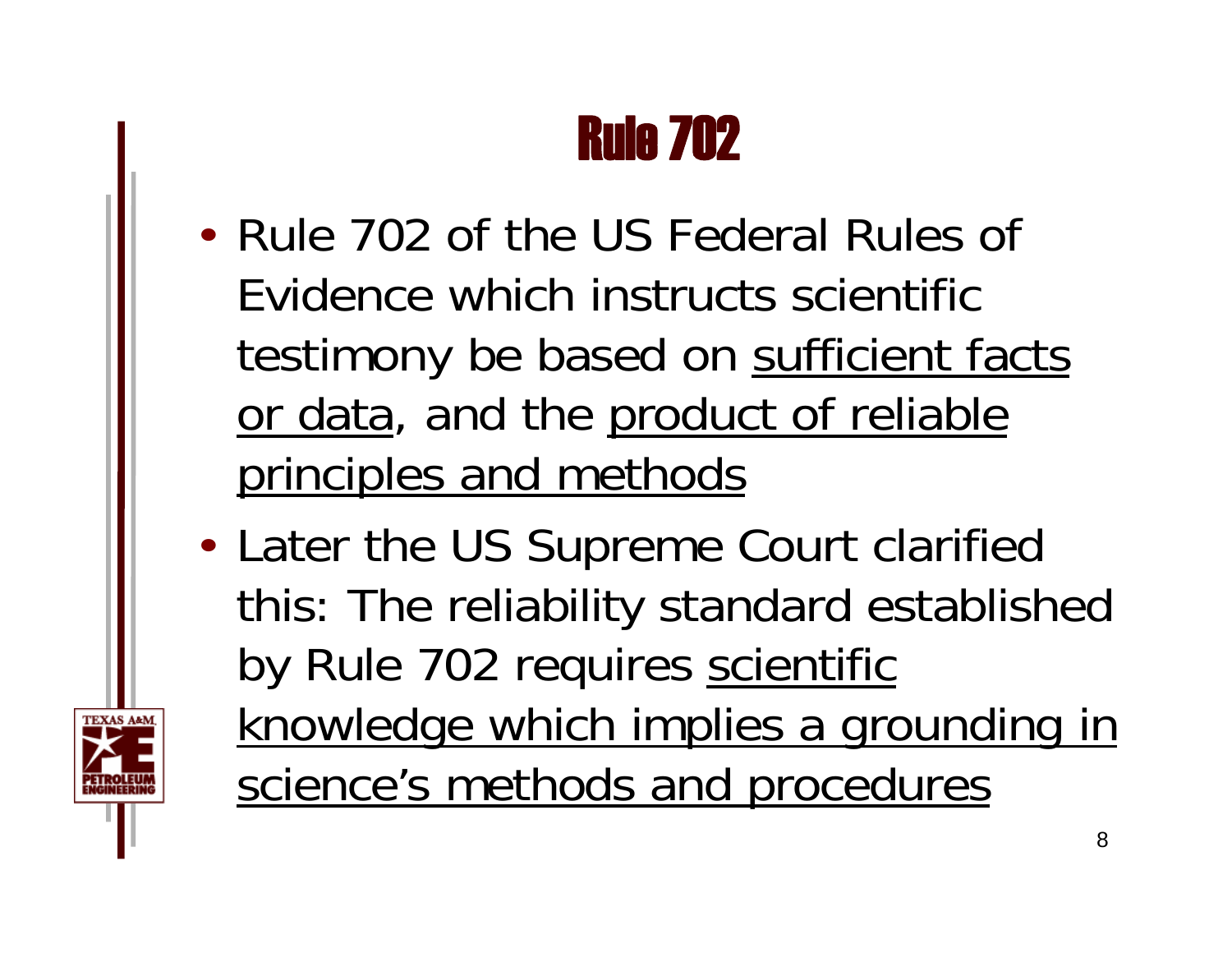## "Science's method and procedures"

- How does the field of science define this?
- "Reliable knowledge is knowledge that has a high probability of being true because its veracity has been justified by a reliable method…The method used to justify scientific knowledge, and thus make it reliable, is called the scientific method."
	- -- Professor Steven D. Schafersman, 1997

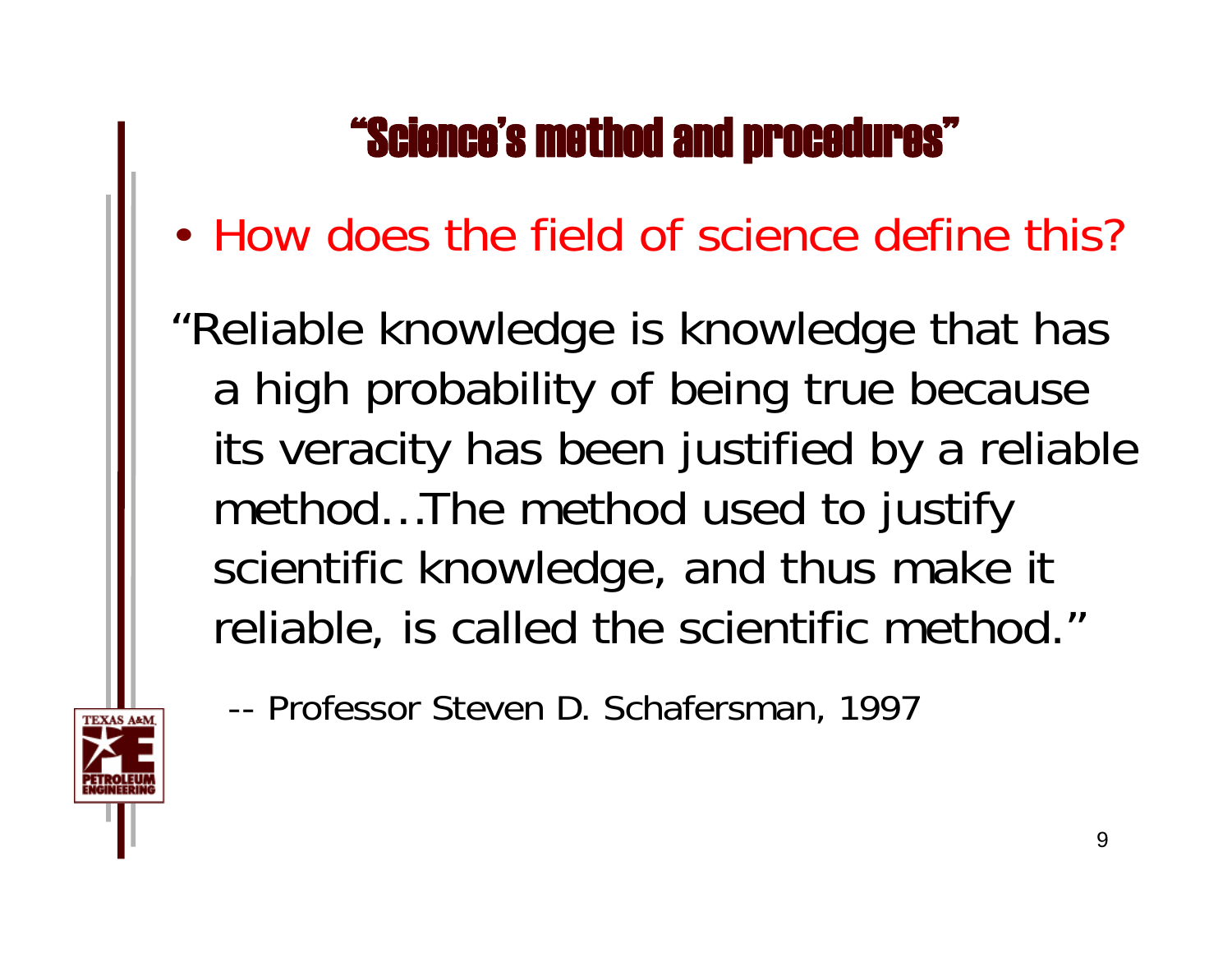# Scientific Method: Steps

- 1.Define the question
- 2. Research the question and formulate a hypothesis (define the theoretical science behind your R.T.)
- 3. Perform experiments; collect and analyze the data (test your R.T.)
- 4. Interpret data; draw conclusions; document results



5. If necessary, revise hypothesis and repeat steps  $3$  and  $4$  10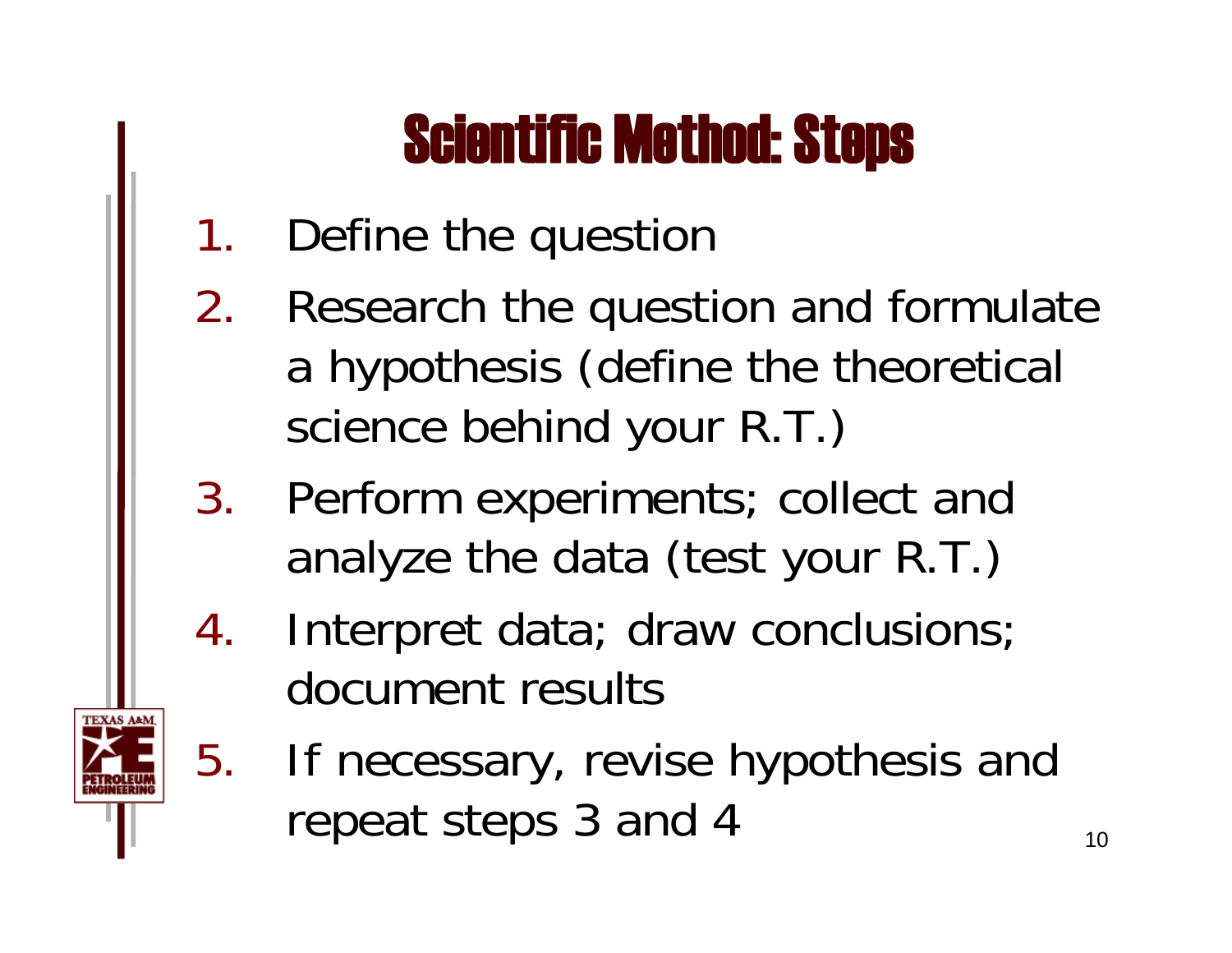## Scientific Method: Adapted to Demonstrating a R.T.

- 1. Define how the R.T. will contribute to reserve estimation (e.g., define OWC)
- 2. Research the science behind this application; define when results are valid
	- a) How should the R.T. work in perfect (ideal) situations
	- b) What are the assumptions behind the successful use of the R.T.



c) What real-life (non-ideal) conditions will impact the application of the R.T.  $\frac{1}{11}$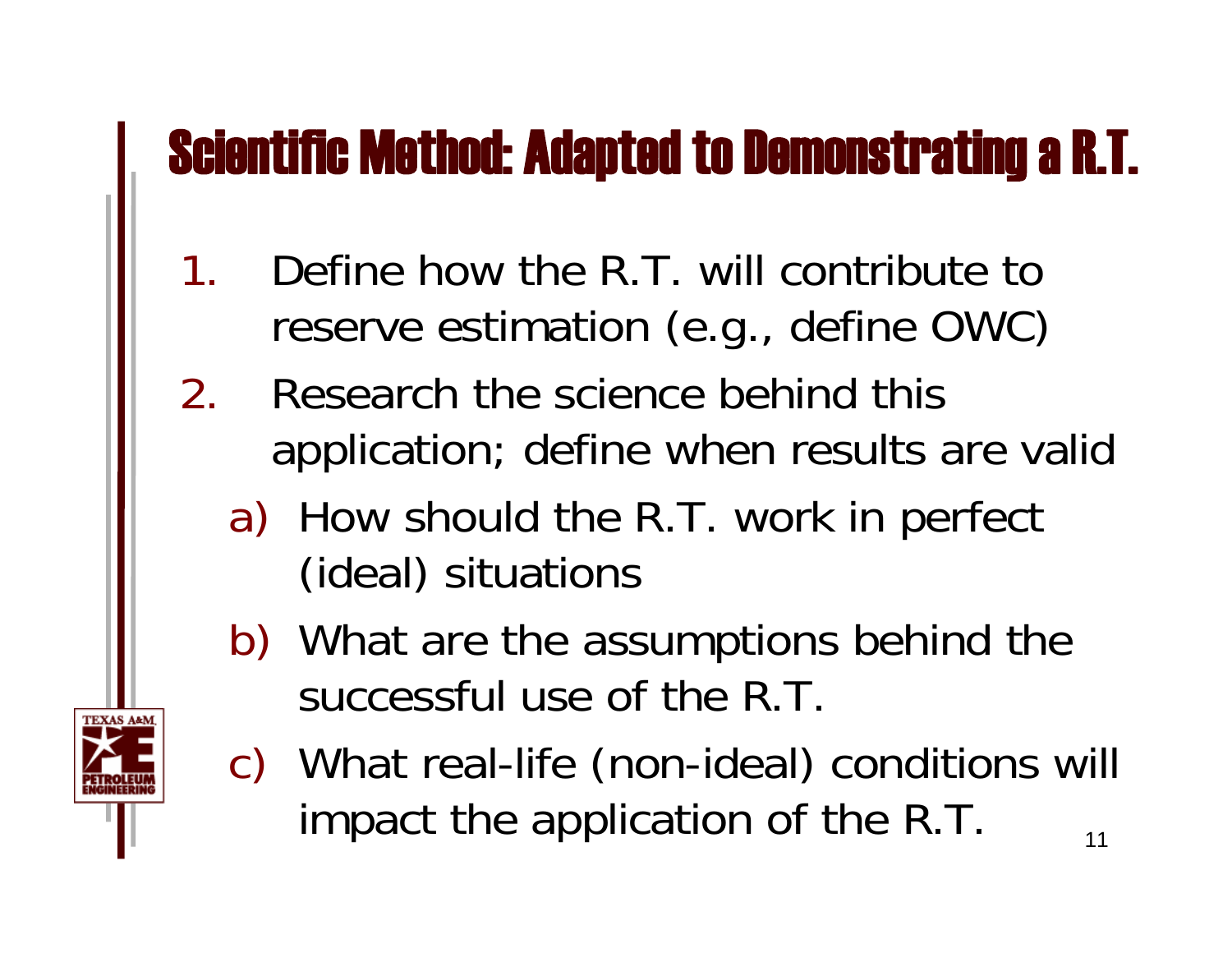# Scientific Method: Adapted to Demonstrating a R.T.

- 3. Test to validate the hypothesis and demonstrate requirements for R.T. have been met.
	- a) Can be both new tests and hindcasting
	- b) Make a statistically significant number of tests
	- c) Should confirm limits on successful use by testing expected failure situations (to know what failure looks like)
- 4. Document results including conditions needed to achieve reliability (i.e., what are the limits on successful application)

12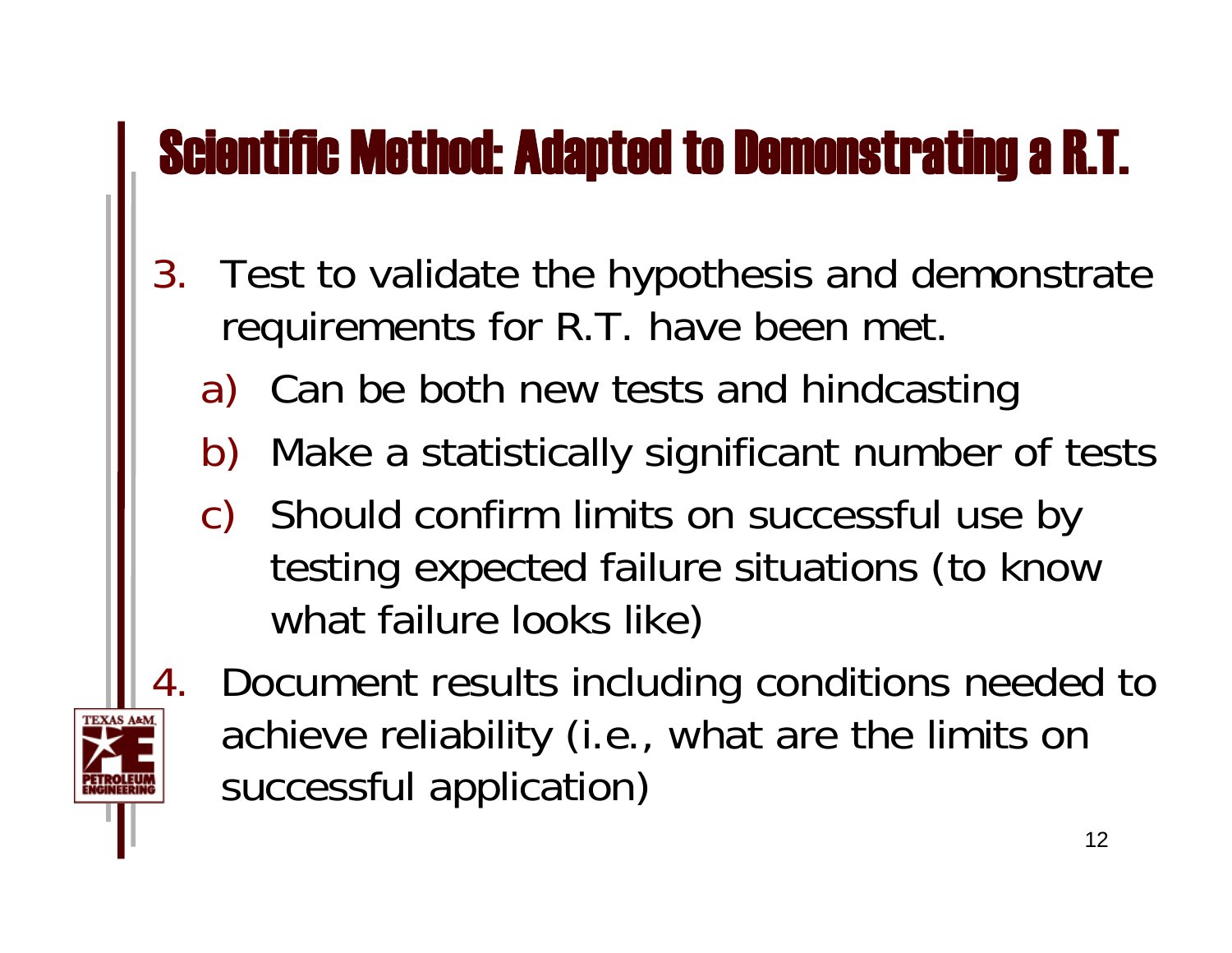# Scientific Method for R.T. – Some further thoughts

- Include all test data in documentation; selective exclusion of data will cause questions about consistency and repeatability
- •• Keep the analysis/documentation updated with new data as the R.T. is used. Does this change your conclusions on limits, application?

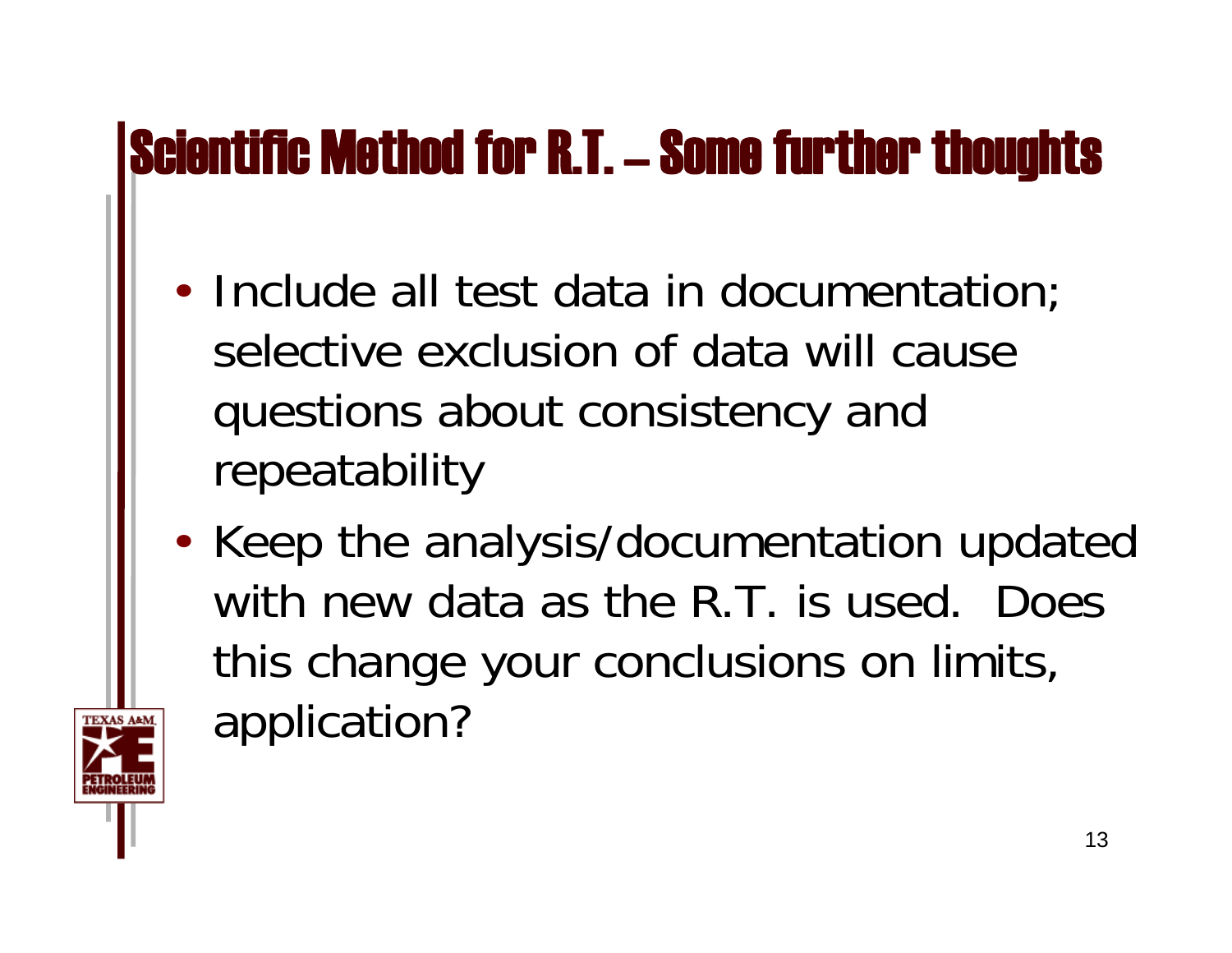## Apply this to Fluid Pressures (or Gradients) vs. Depth cross-plot

- Good example is found in "Estimation and Classification of Reserves of Crude Oil, Natural Gas, and Condensate" by Chapman Cronquist (see Appendix G)
- This describes the use of such crossplots to estimate fluid contact location in hydrocarbon reservoirs
- Let us now fit this into the steps of the scientific method…

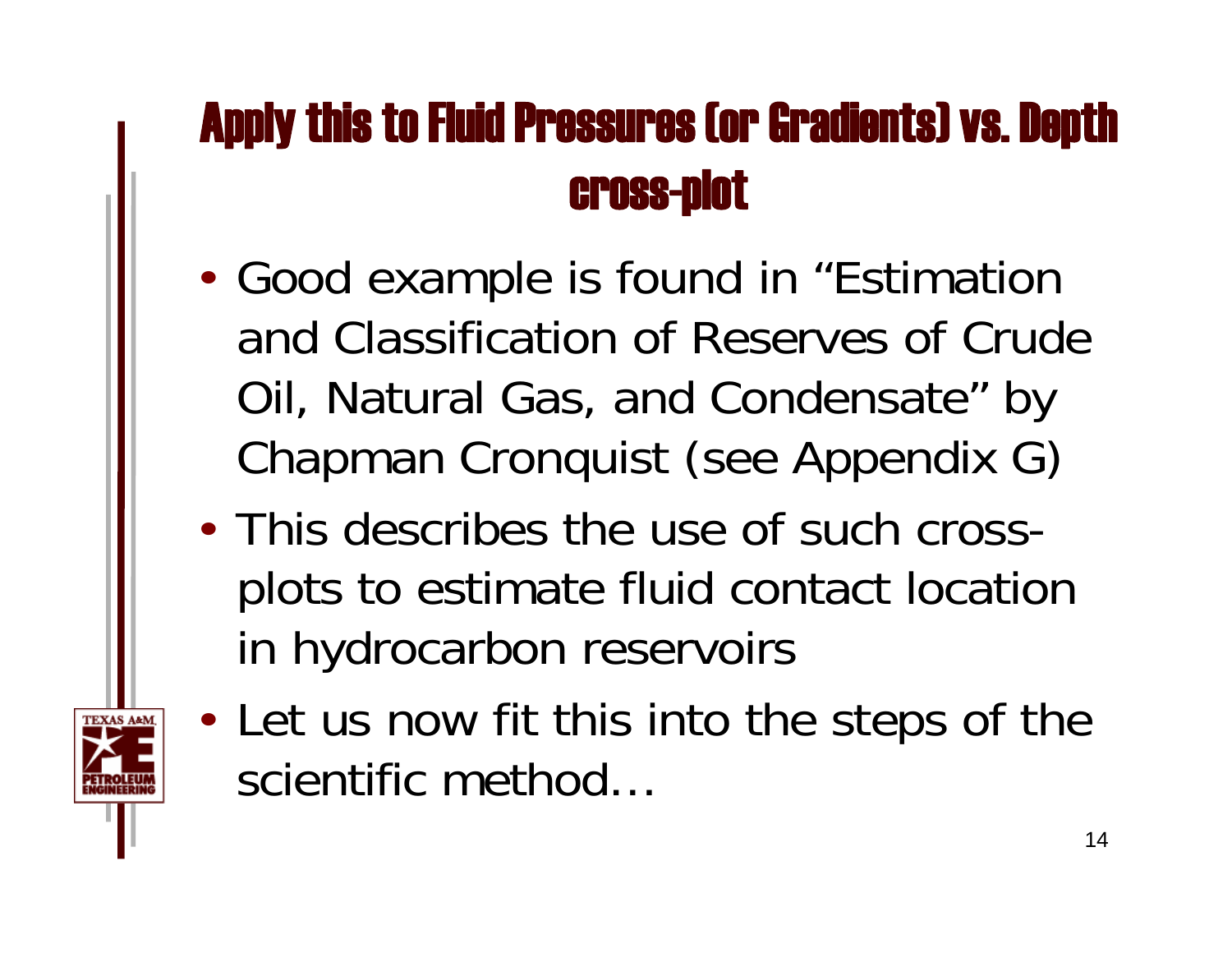# Cross-plot example: Step 1

- The question is "can data relating depth and the fluid pressures of two continuous phases be used to calculate the elevation of the contact of those fluids…?"
- This may be further modified to be specific to the location and formations where the hypothesis is to be tested. Thus for this example we add "…for Pliocene-Miocene turbidite sand reservoirs in the Gulf of Mexico".

15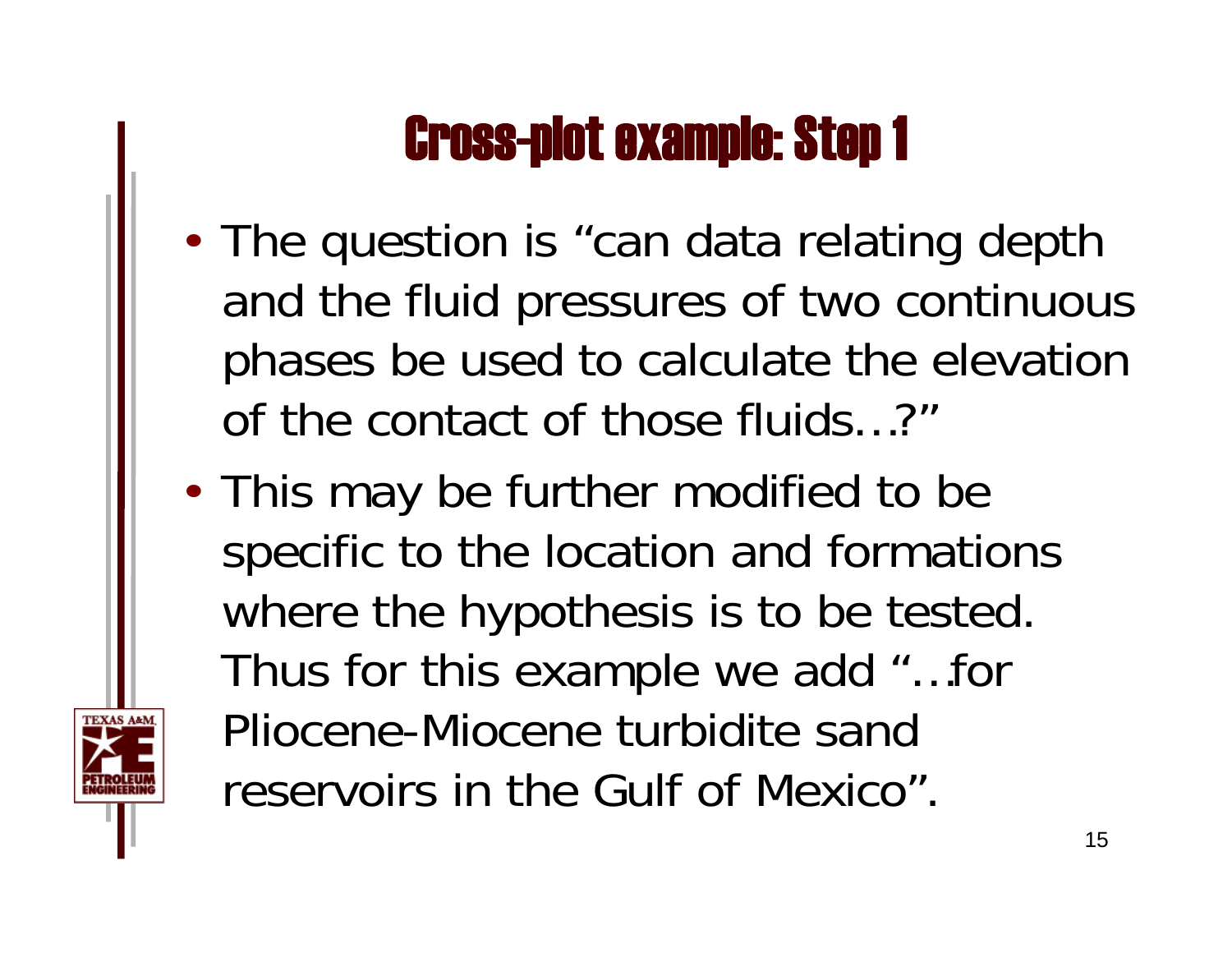# Cross-plot example: Step 2a

## The science behind this method is:

- **At the fluid contact depth, pressure in each** phase will be equal.
- **At any given depth, x, the fluid pressure of one** phase, f, can be related to the pressure at a measured depth, m, and the gradient of the fluid,  $G_f$ . Thus,

$$
p_{f|x} = p_{f|m} - G_f(m-x)
$$



 Gradient can be found by either fluid sample or multiple measurements of pressure-depth.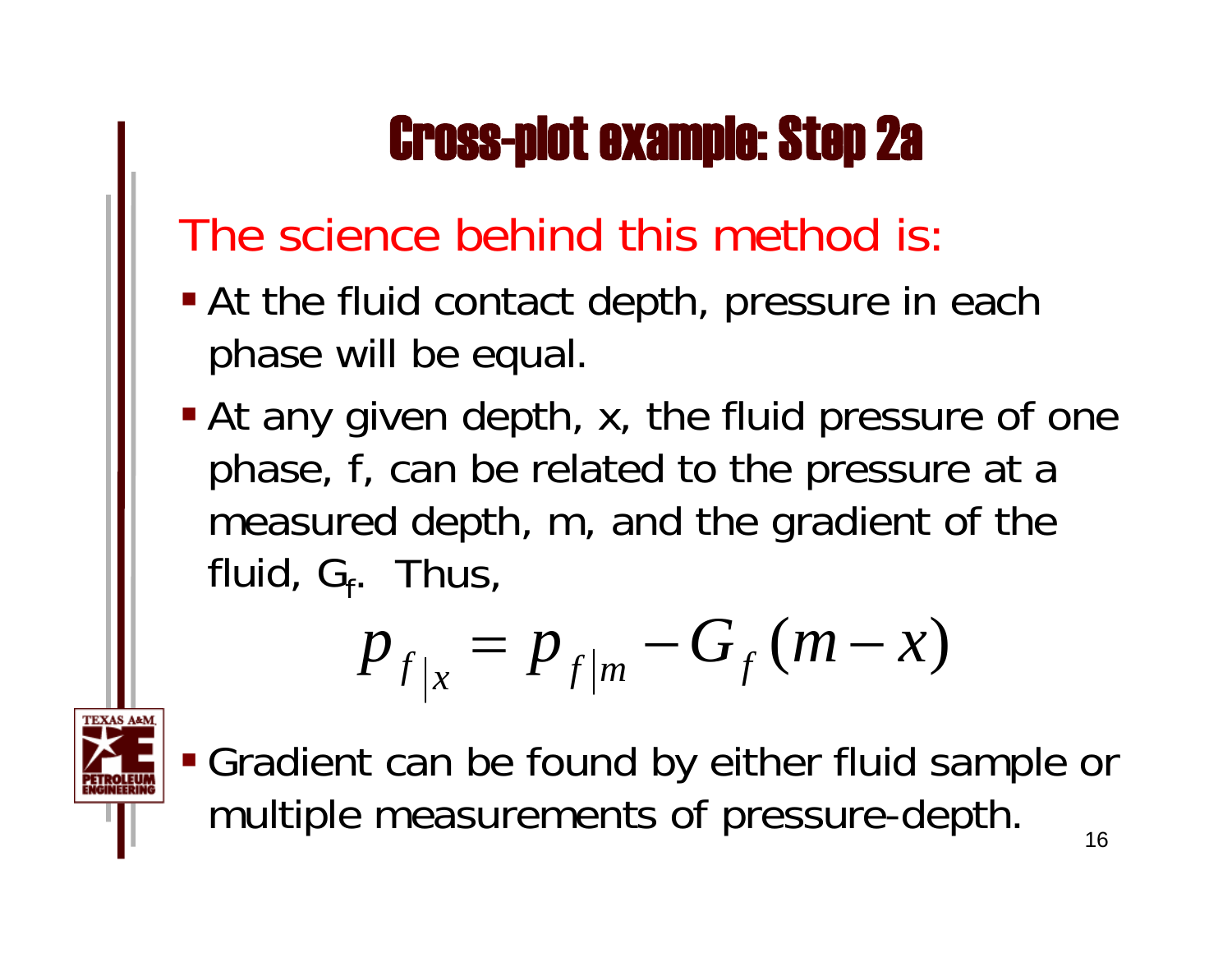# Cross-plot example: Step 2b

## Assumptions (that must be confirmed):

- Both hydrocarbon fluid and water samples are from a single, continuous reservoir
- Samples of oil and water are representative of that phase throughout the reservoir (no variations in composition, thus density)
- Measurements are accurate and sufficiently precise for extrapolation beyond depths where taken
- All available data give a consistent result for the contact location

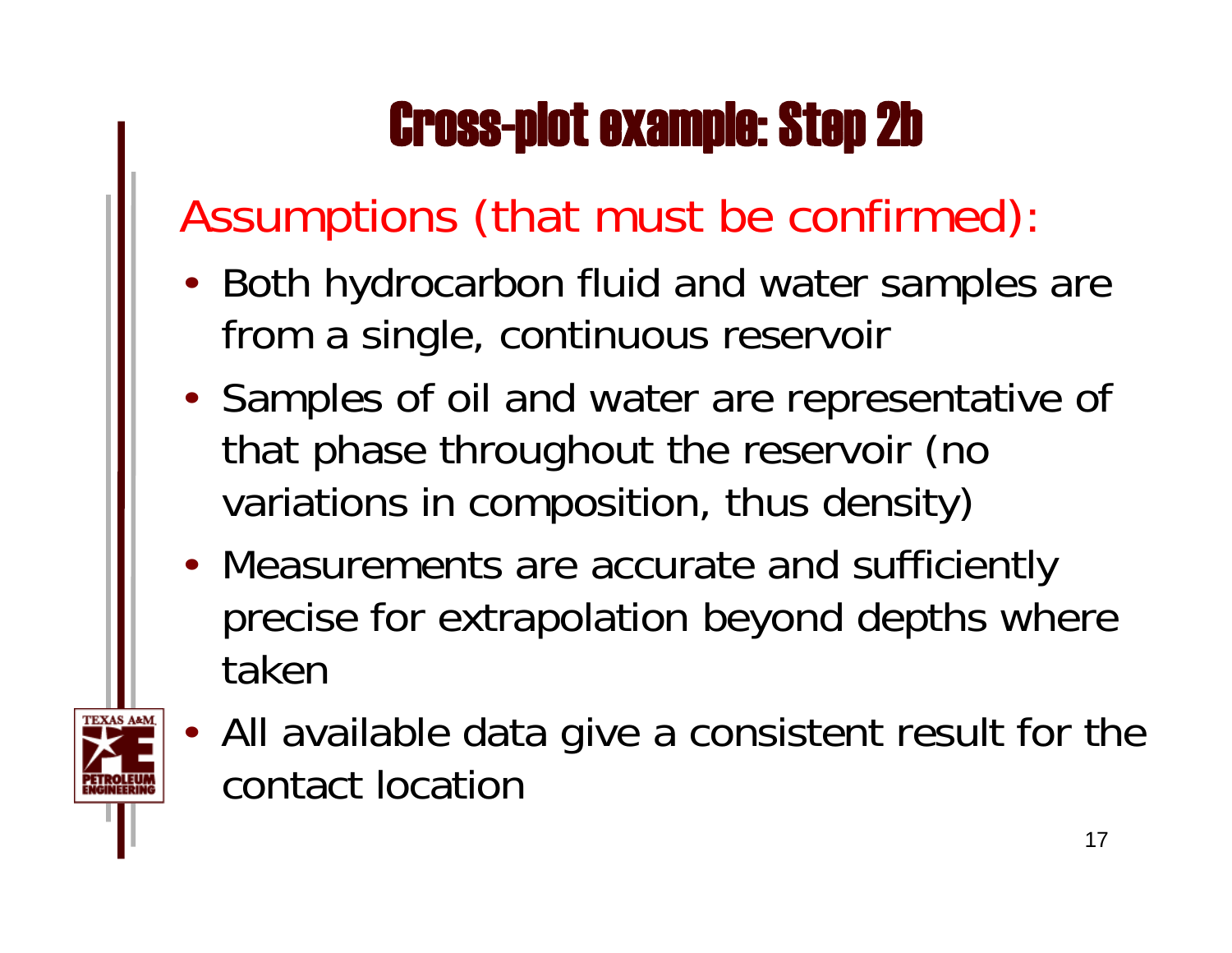# Cross-plot example: Step 2c

## What could go wrong?

- Typically invalid assumptions masked by difficult situations, such as:
	- Measurements in different reservoirs due to limited continuity (low net/gross sand?) or log mis-correlations
	- **Inaccurate pressure data due to poor well bore** conditions
- Learn from testing what are the key risk factors in use of the technology and incorporate checks in your process

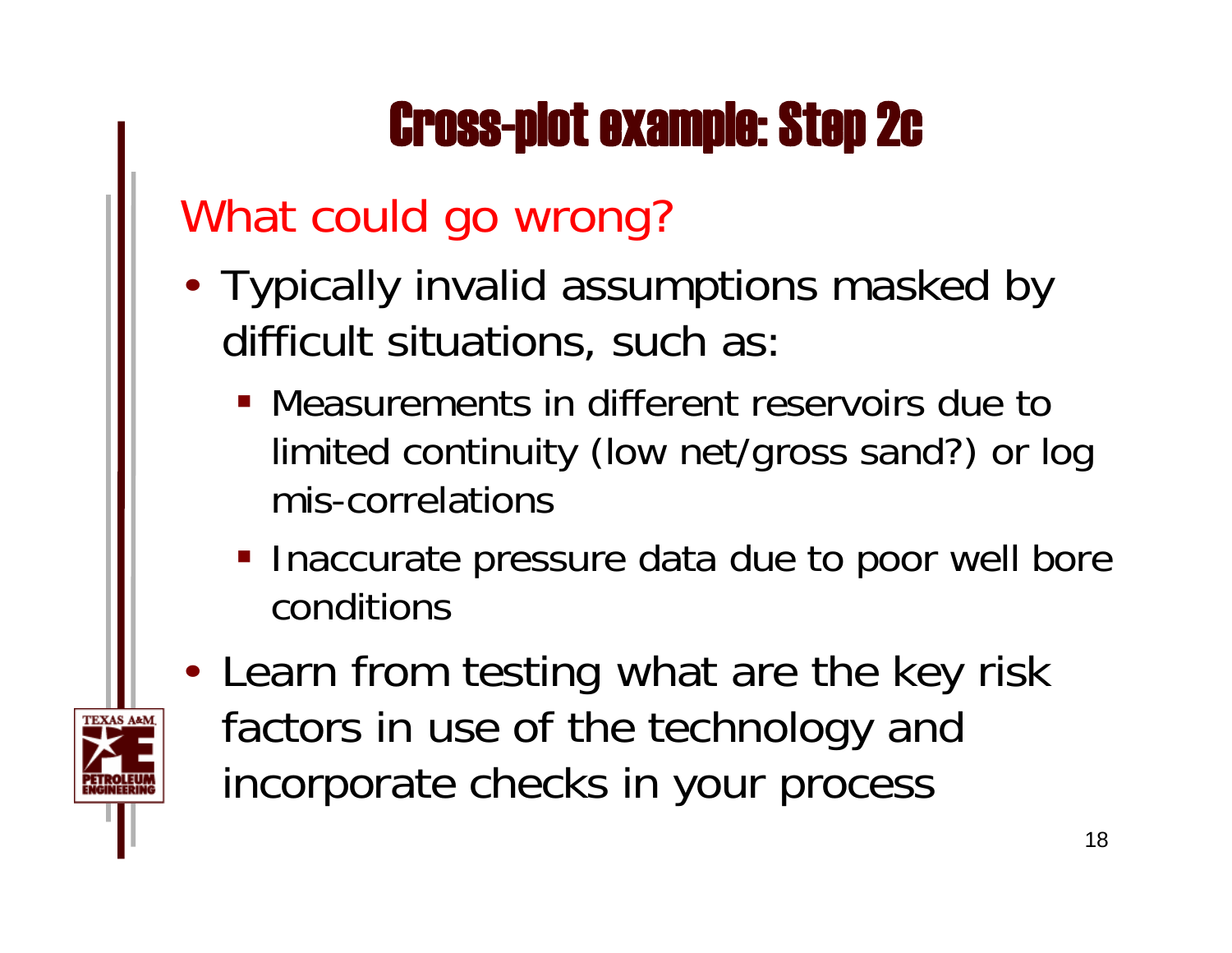## Cross-plot example: Steps 3 & 4

- Collect the data
	- **Need statistically significant number of tests**
- Analyze hypothesis
- Confirm situations where reliability is demonstrated
	- **Testing should include a failure case to** ensure you know what failure looks like
- Document results
- Update as method is applied and new results are captured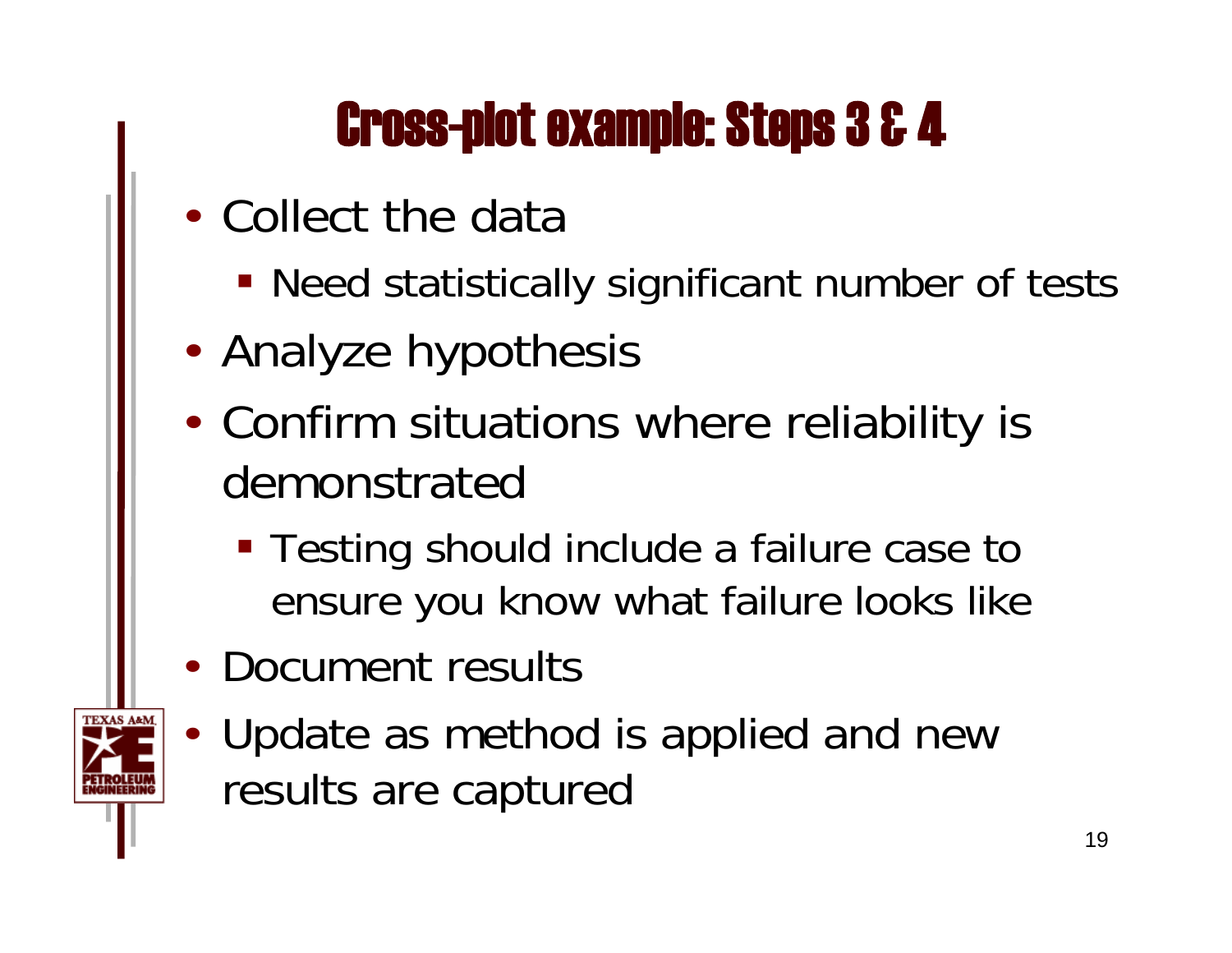## Applied to Reserve Estimation

Consider how these results will be applied:

- If for proved, do the results clearly support "reasonable certainty" in the reserves based on this R.T.?
	- The estimation of 20 PUDs based on a R.T. may be convincing with 100 cases to support the technology but may not be convincing if only 5 cases support it.
	- Consider the number and quality of your test cases when deciding the amount of additional reserves your R.T. can justify

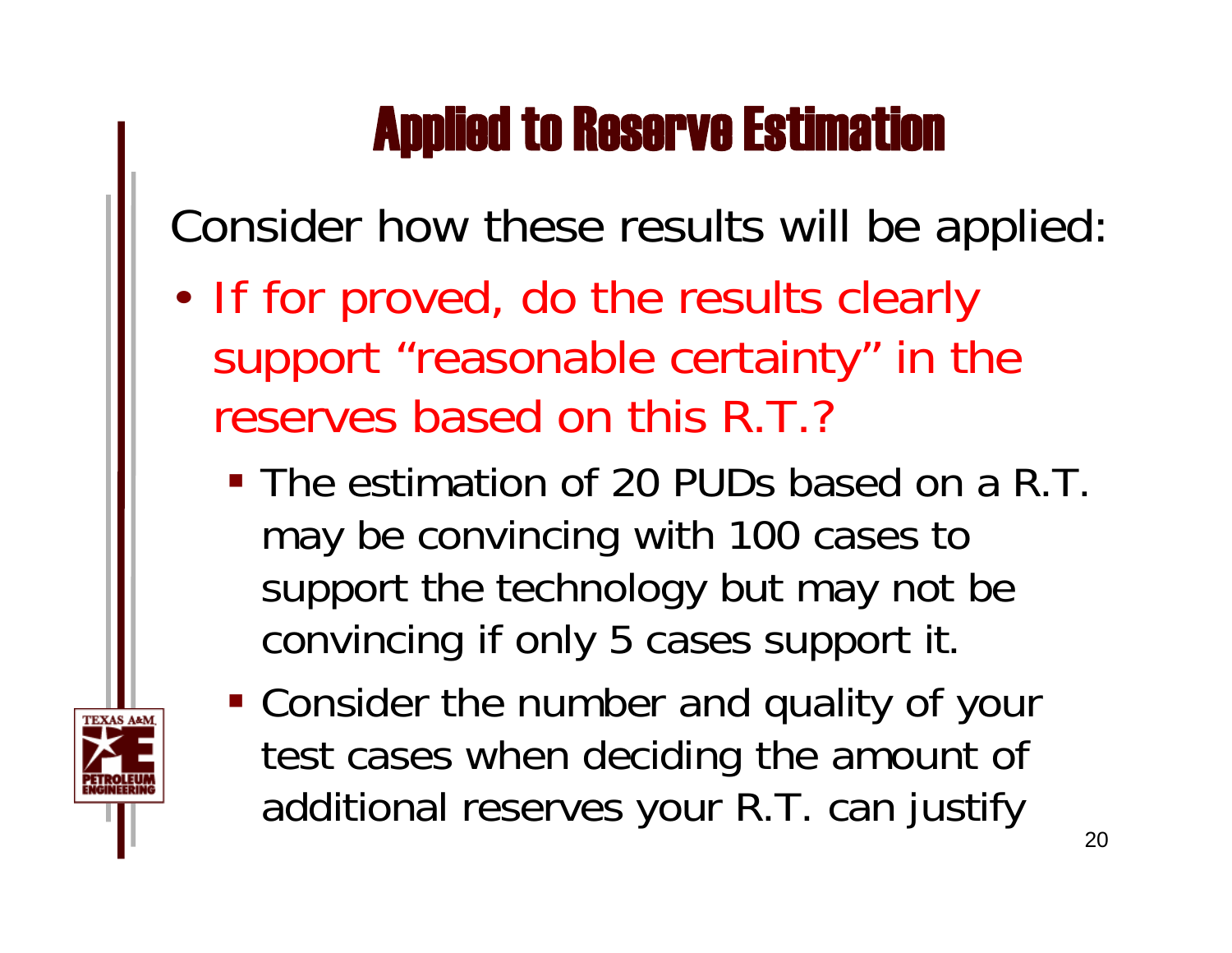### Extending this to complex technologies

## • Which do you trust most: Determination of fluid contact location by…





All can give correct answers; Some require much more effort and analysis to give high confidence in those answers.21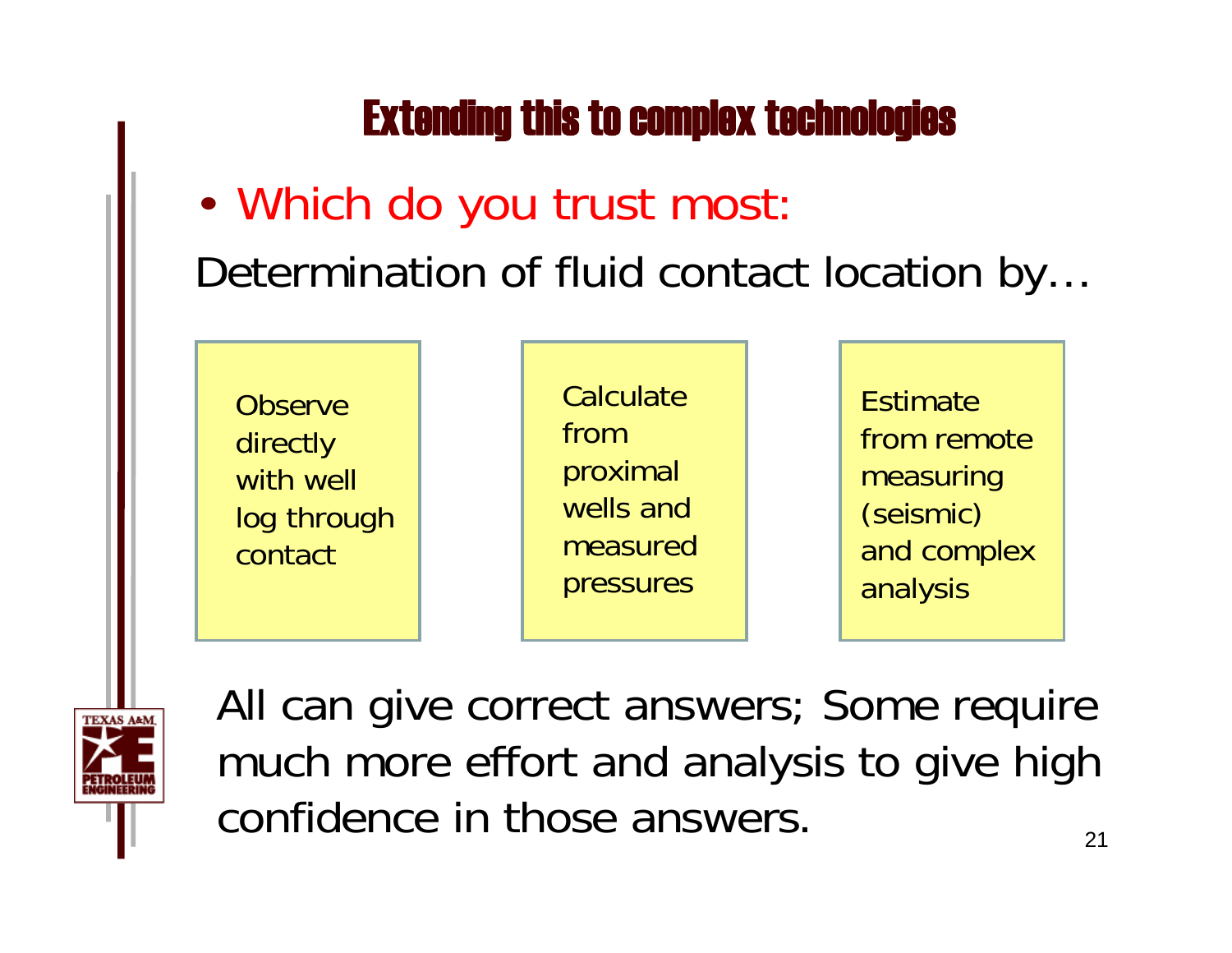## Seismic for Fluid Contacts

- Let's take a quick look at qualifying seismic as a R.T. for estimating the location of a hydrocarbon-water contact
- This is covered in more detail in a coming paper, SPE 134237, to be given in Sept 2010 at the SPE ATCE
- As we now understand, this is more challenging than qualifying a pressure gradient cross-plot technique

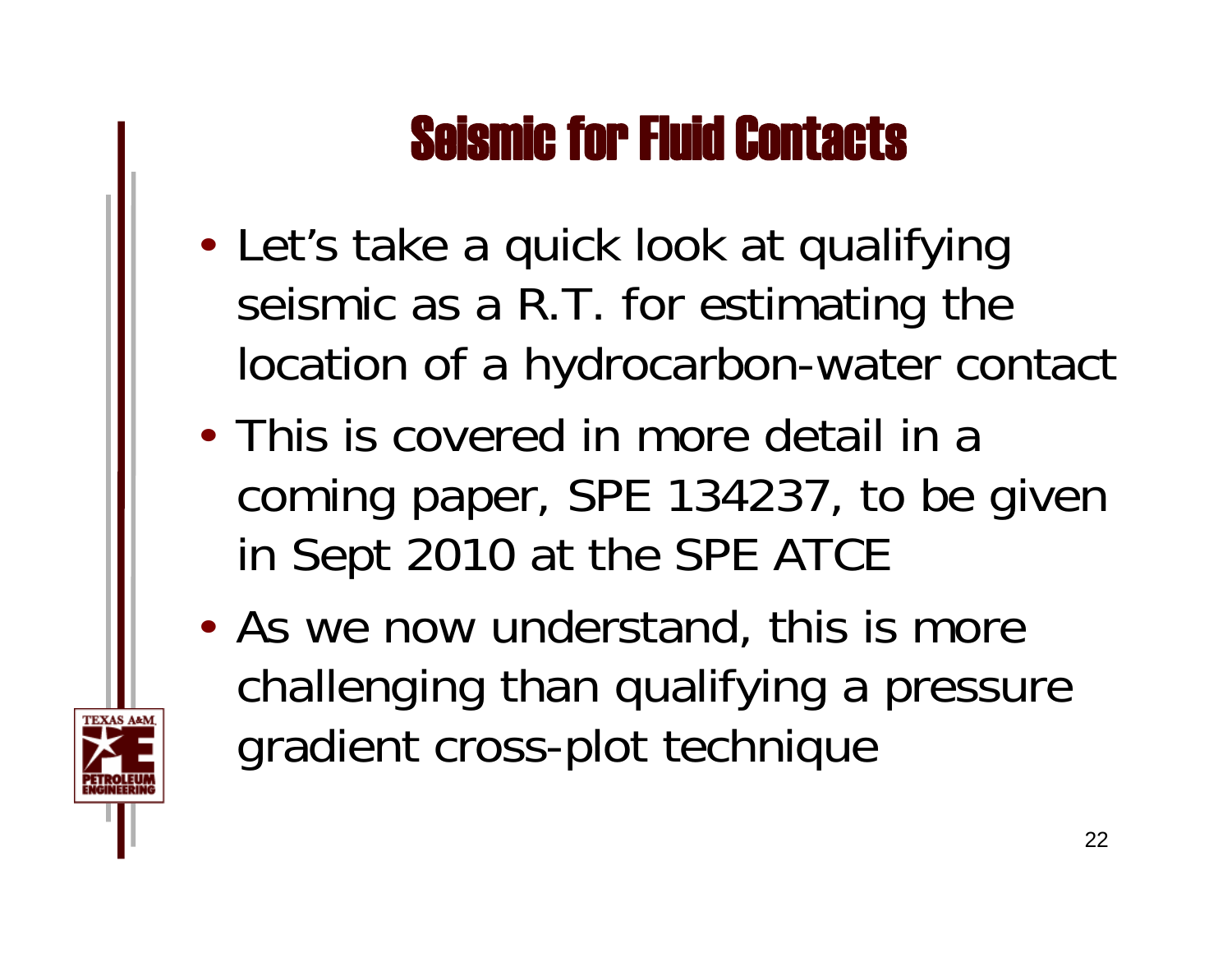## Seismic example: Steps 1 & 2

- 1.Can seismic reliably identify HC/water contact?
- 2. The science behind the hypothesis:
	- a. In applications where no interfering effects distort high-quality, 3-D seismic data, the portion of the seismic related to fluid content of the reservoir can be isolated and analyzed.
	- b. Conclusive interpretation of the fluid contact between a commercial HC reservoir and an aquifer requires the additional condition of distinctly different seismic amplitudes for "pay" v. residual HC saturation or aquifer $\frac{1}{2}$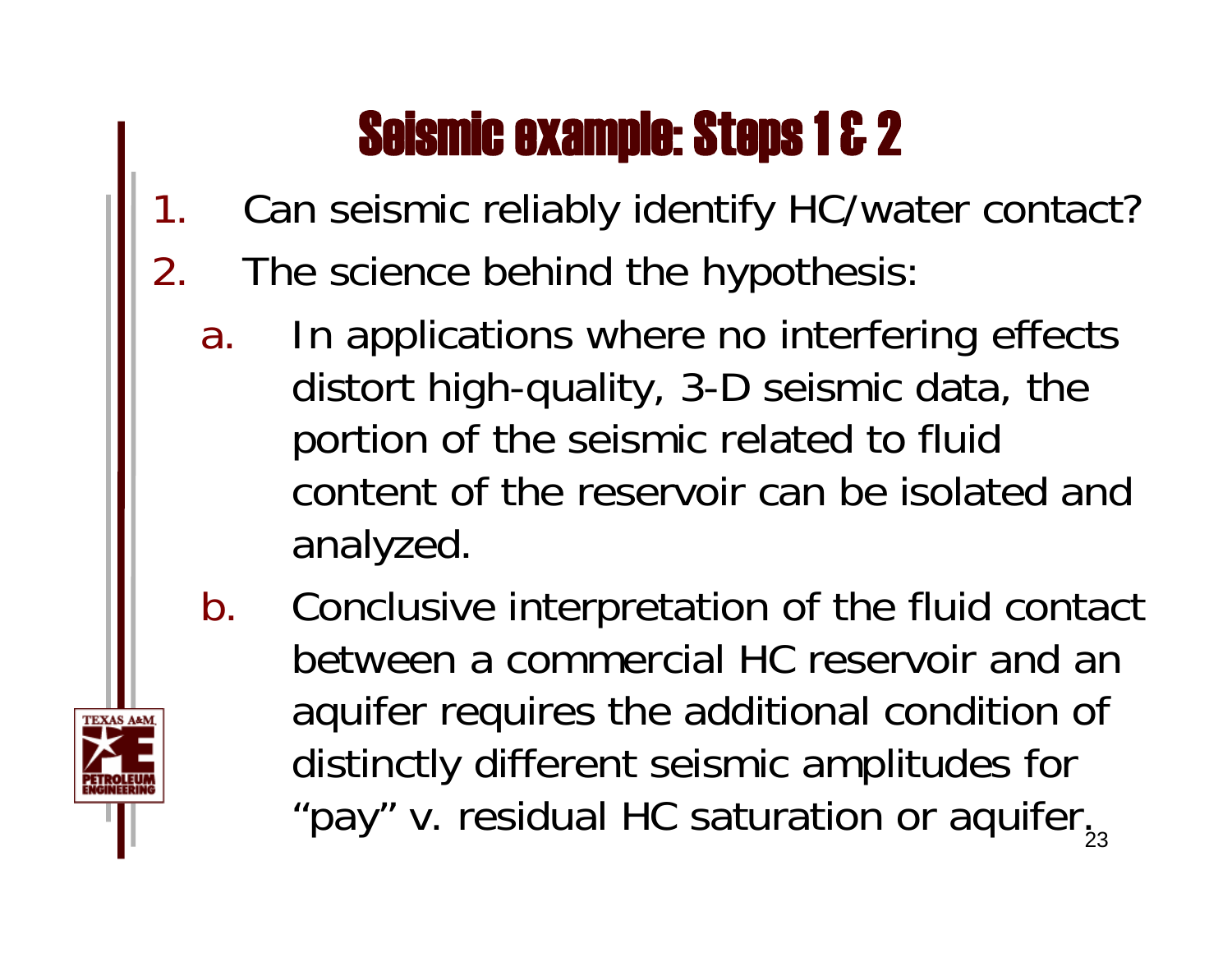## Seismic AVO – Zero Offset"Amplitude Variation with Offset"

#### Source / Receiver Source / Receiver

- Reflective event directly below source
- Seismic data captures only the "p-waves" which move in the direction of the propagated wave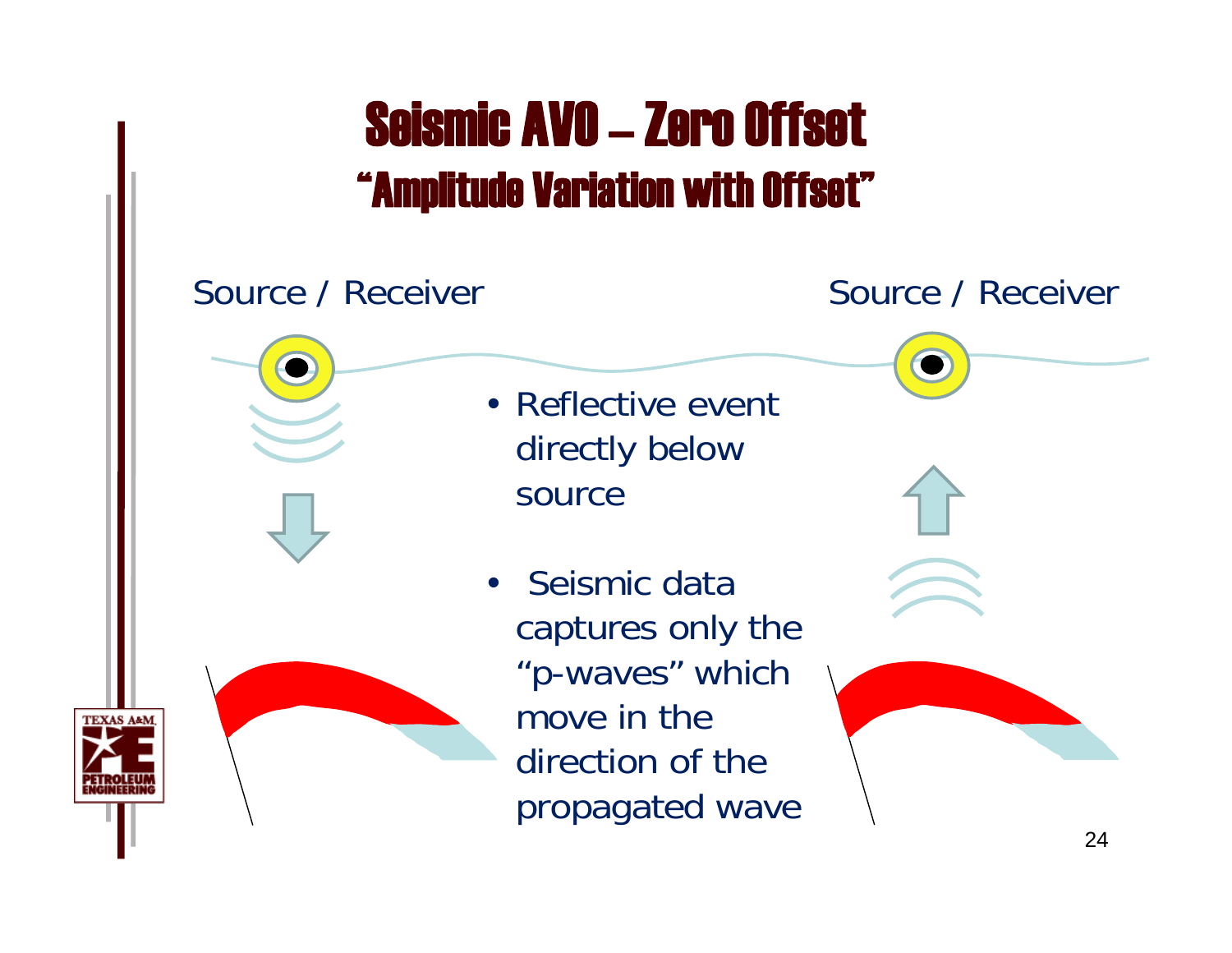# Seismic AVO – With Offset



- Seismic reflective signals (amplitudes) are converted waves with both a vertical ("p-wave") and lateral ("s-wave") component
- Shear ("s") waves have different characteristics than p-waves allowing additional information to be extracted from the seismic25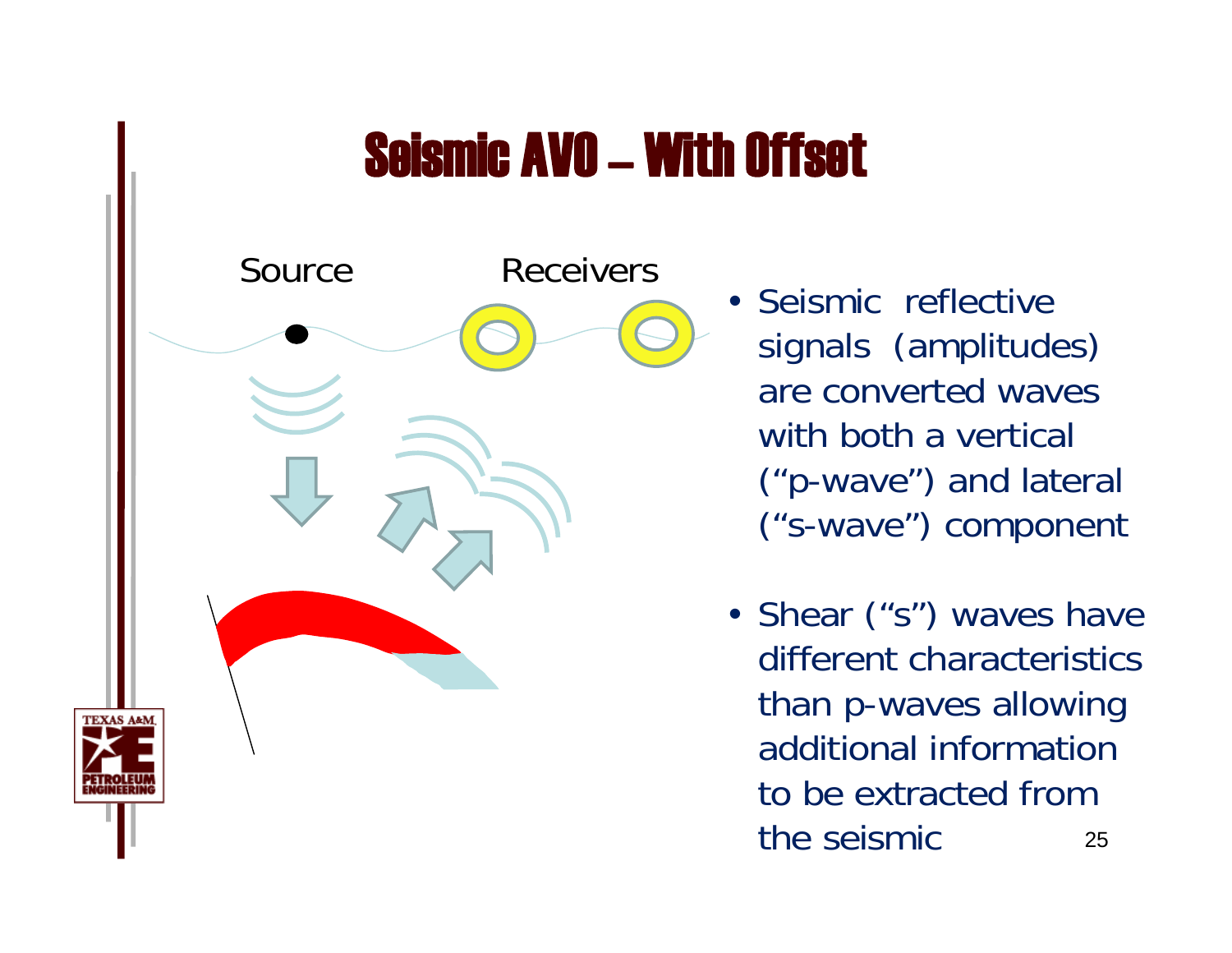# Ensure applicability – are all conditions right for success?

- Quality control of data e.g., well logs provide good, complete data which ties to zero-offset seismic
- Stratigraphy e.g., no stratigraphic variations that would compromise the fluid signal interpretation
- Structural factors e.g., good "fit to structure" of the apparent contact

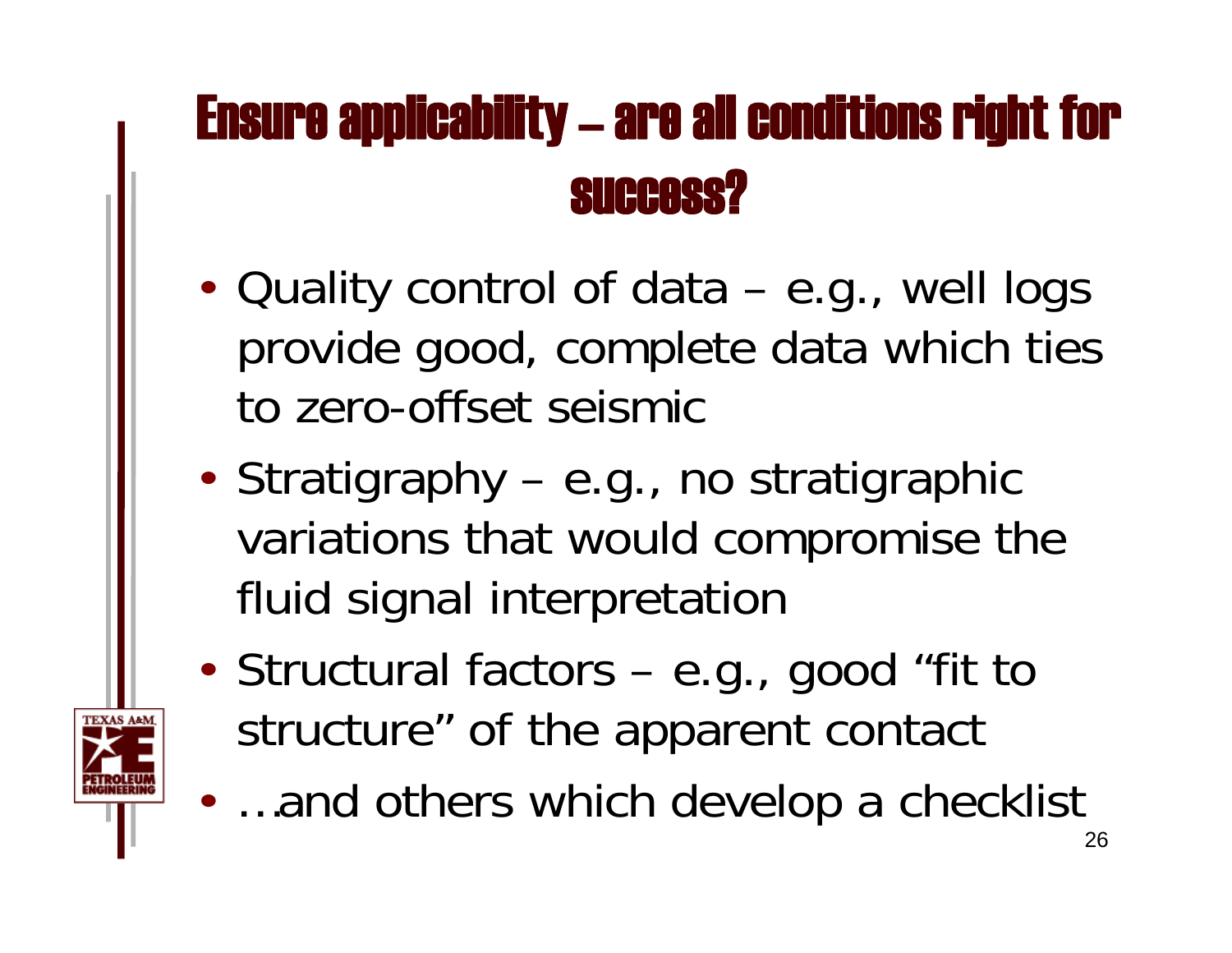## Successful "negative" case



**TEXAS A&M** 

**PETROLEUM**<br>ENGINEERING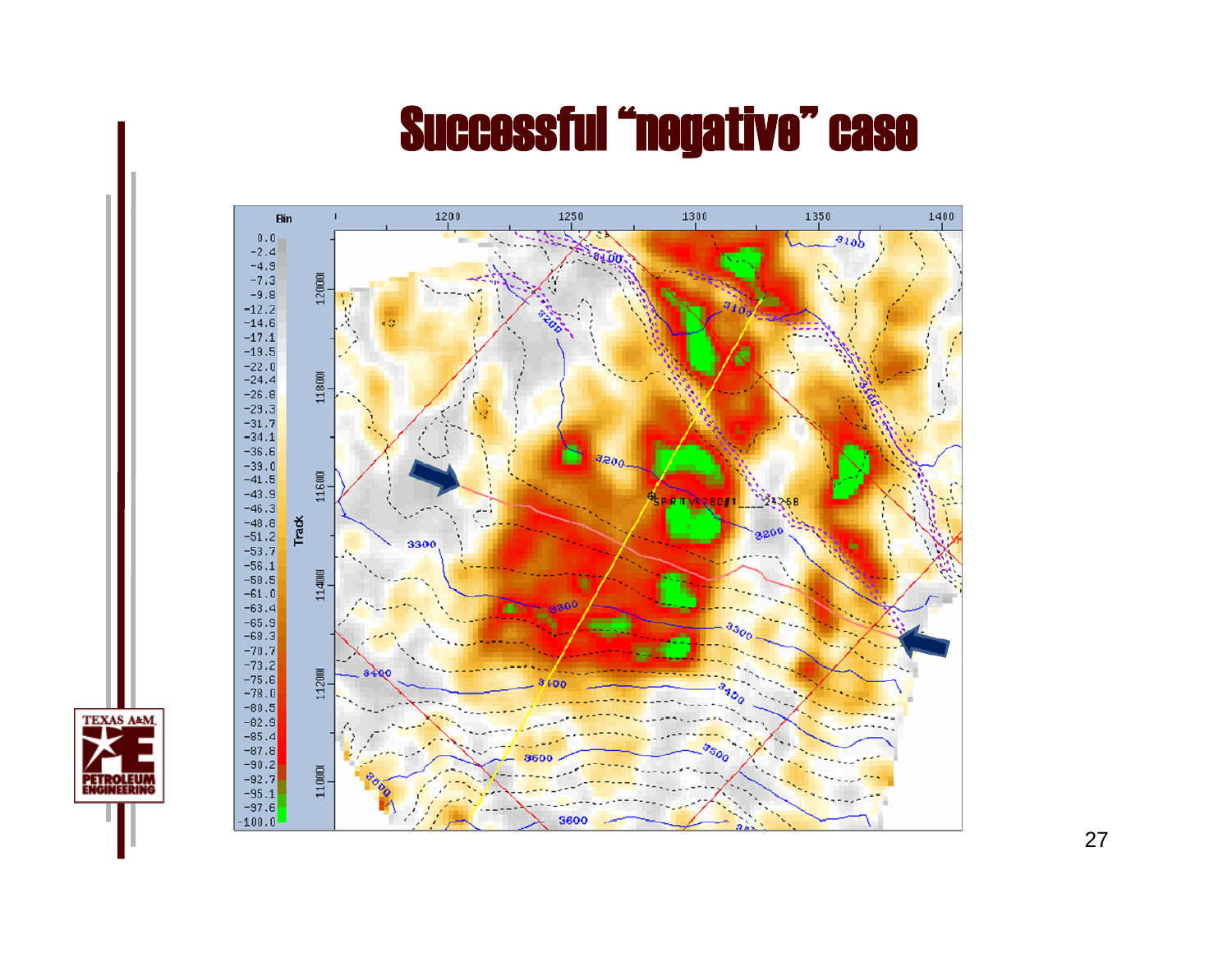## Seismic example: Summary

- Complex technologies can be shown to provide consistent and repeatable results to achieve reliability.
- Careful consideration of qualifying conditions required for reliability is key.
- This may mean starting with a very narrow window of application ("perfect conditions") then broadening the scope of successful (reliable) use.

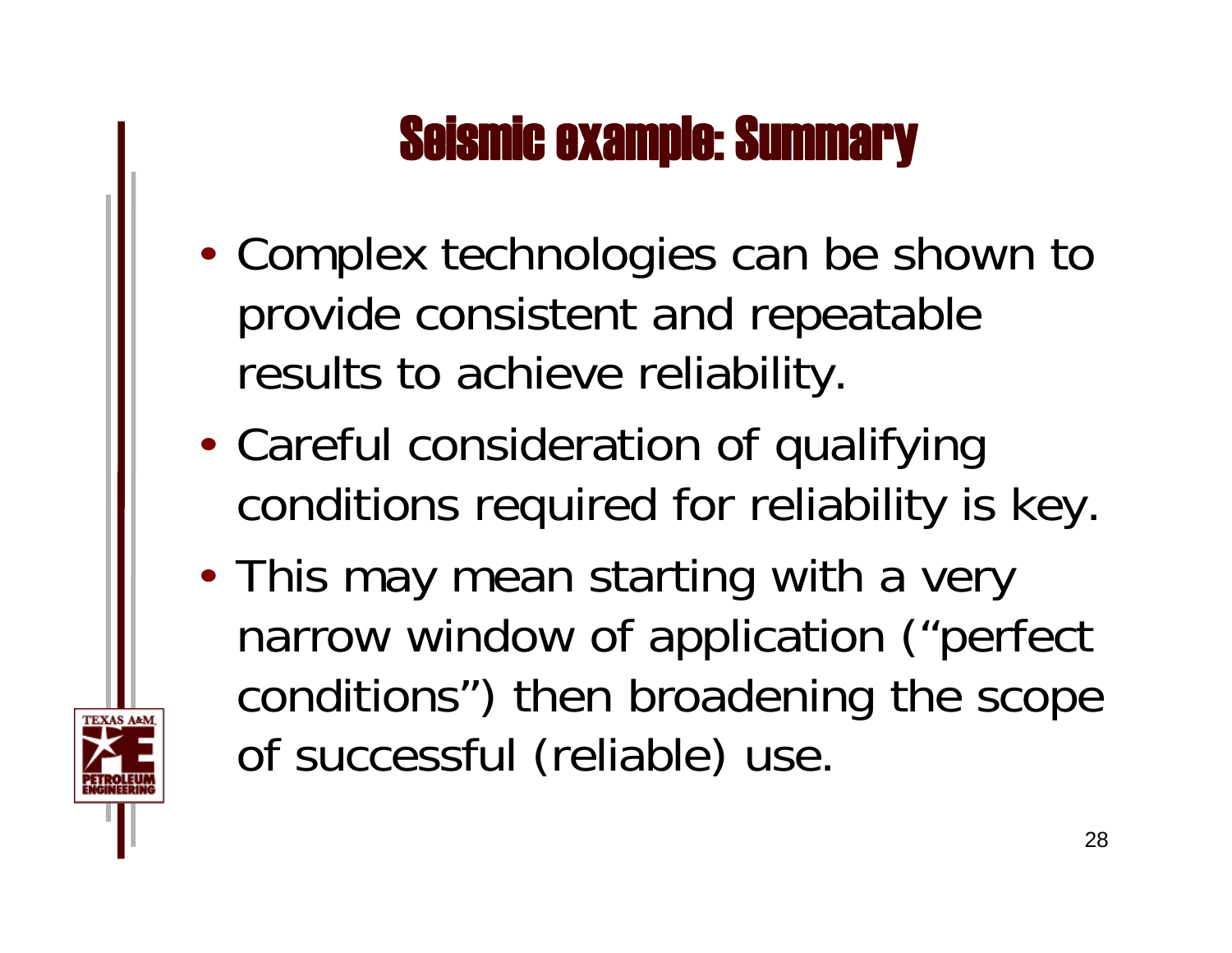### Extending this to complex technologies

## • We discussed this challenge… Determination of fluid contact location by…





All can give correct answers; Some require much more effort and analysis to give high confidence in those answers.29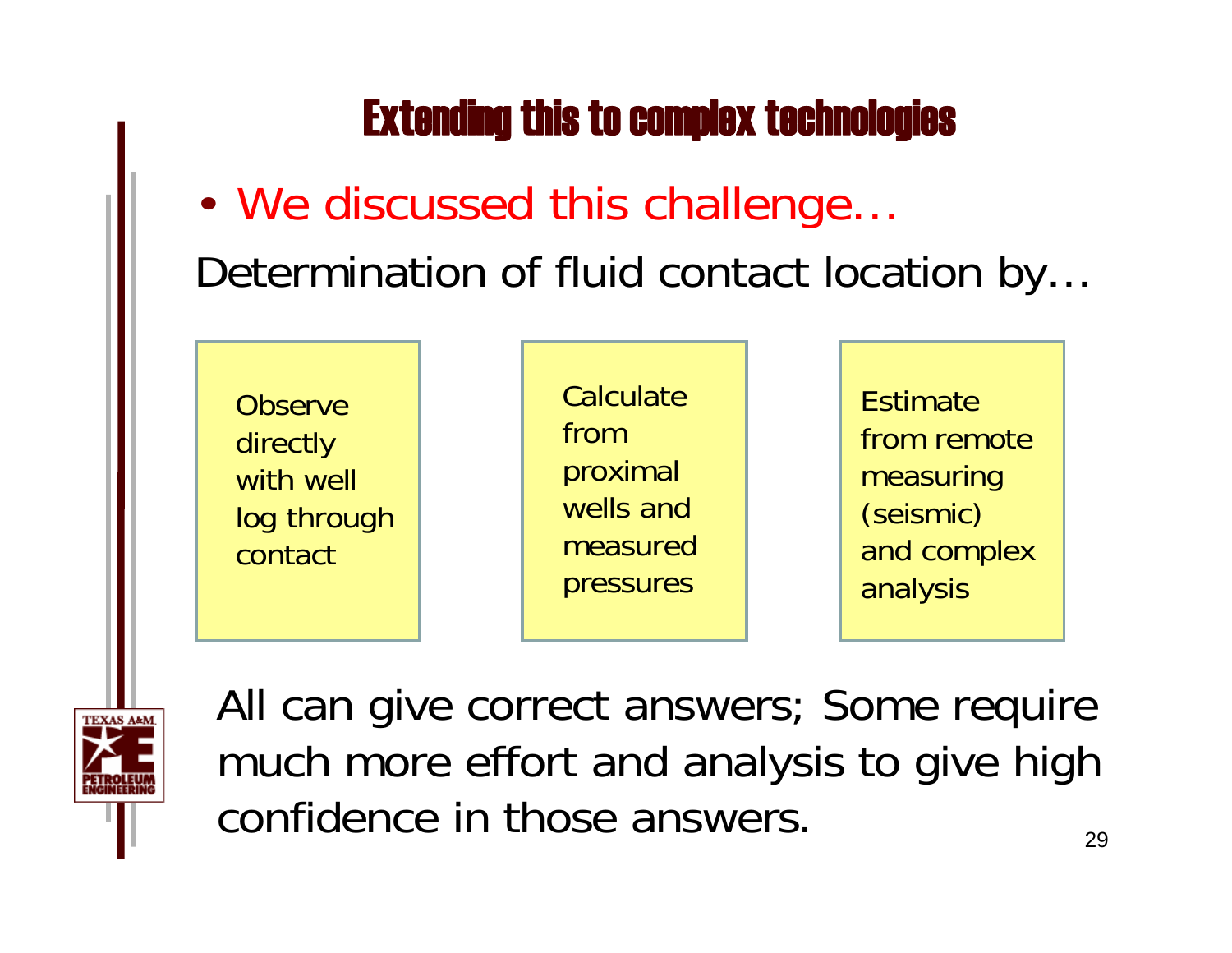## Extending this to areal/dynamic factors

- Now consider a different dimension How well can we determine with high confidence:
- The value of a reservoir property that is…

Localized (only one location in a reservoir) and static

Spread over a broad area (throughout the reservoir) and static

Spread over a broad area and dynamic (changing with time)

#### Examples:



Initial fluid contact depth **Porosity** distribution HC saturation distribution while producing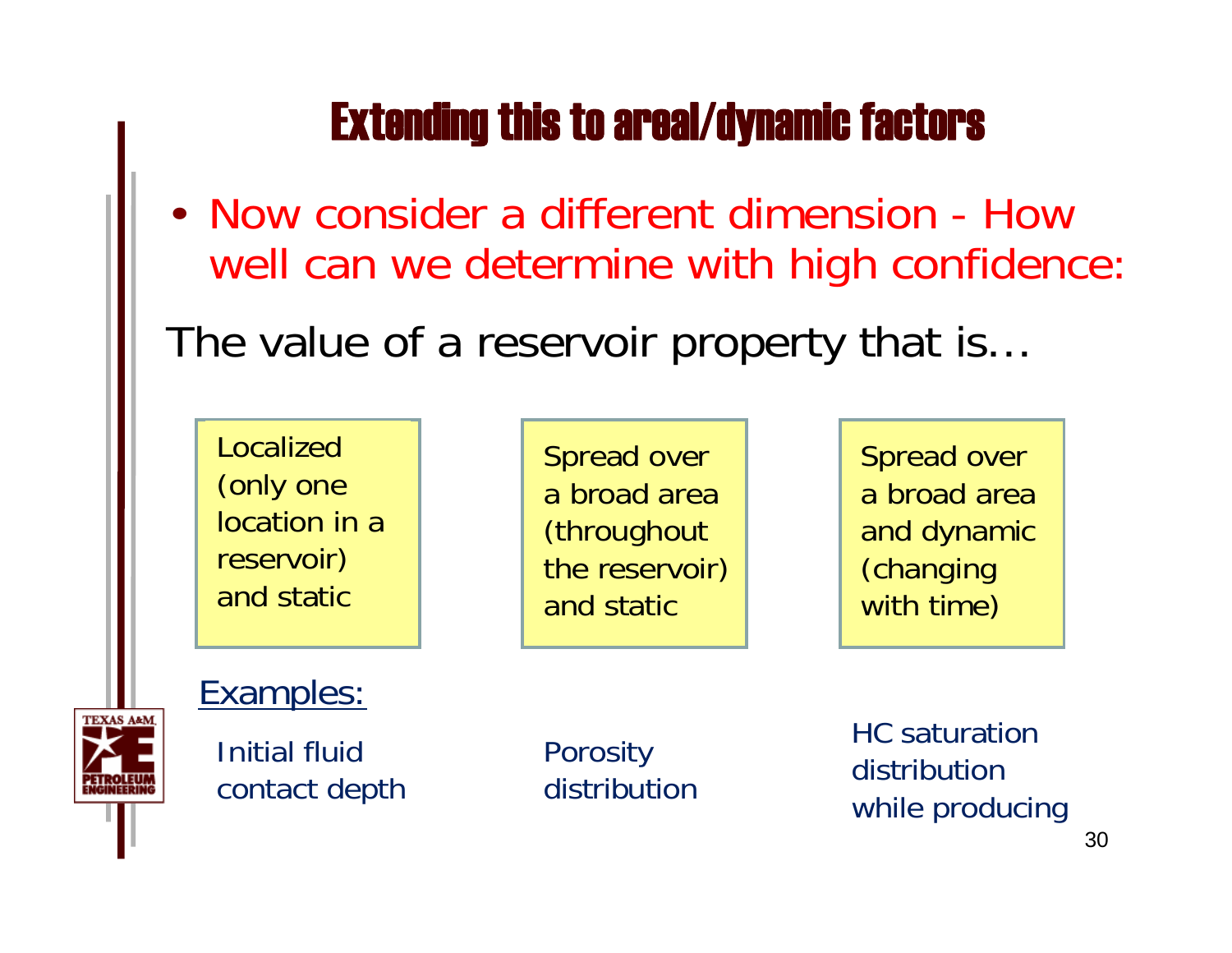# Revisit R.T. Target List

- Recall the list of R.T. targets:
	- **Fluid Gradient vs. Depth Data** 9 **Fluid contacts**
		- Vertical or horizontal continuity
	- **Seismic** 
		- 9 **Fluid Contacts**
		- Reservoir Continuity
		- Net pay, porosity or fluid saturation predictions and lateral distributions (i.e., away from well control)
	- **Reservoir Simulation**
		- Without a history match

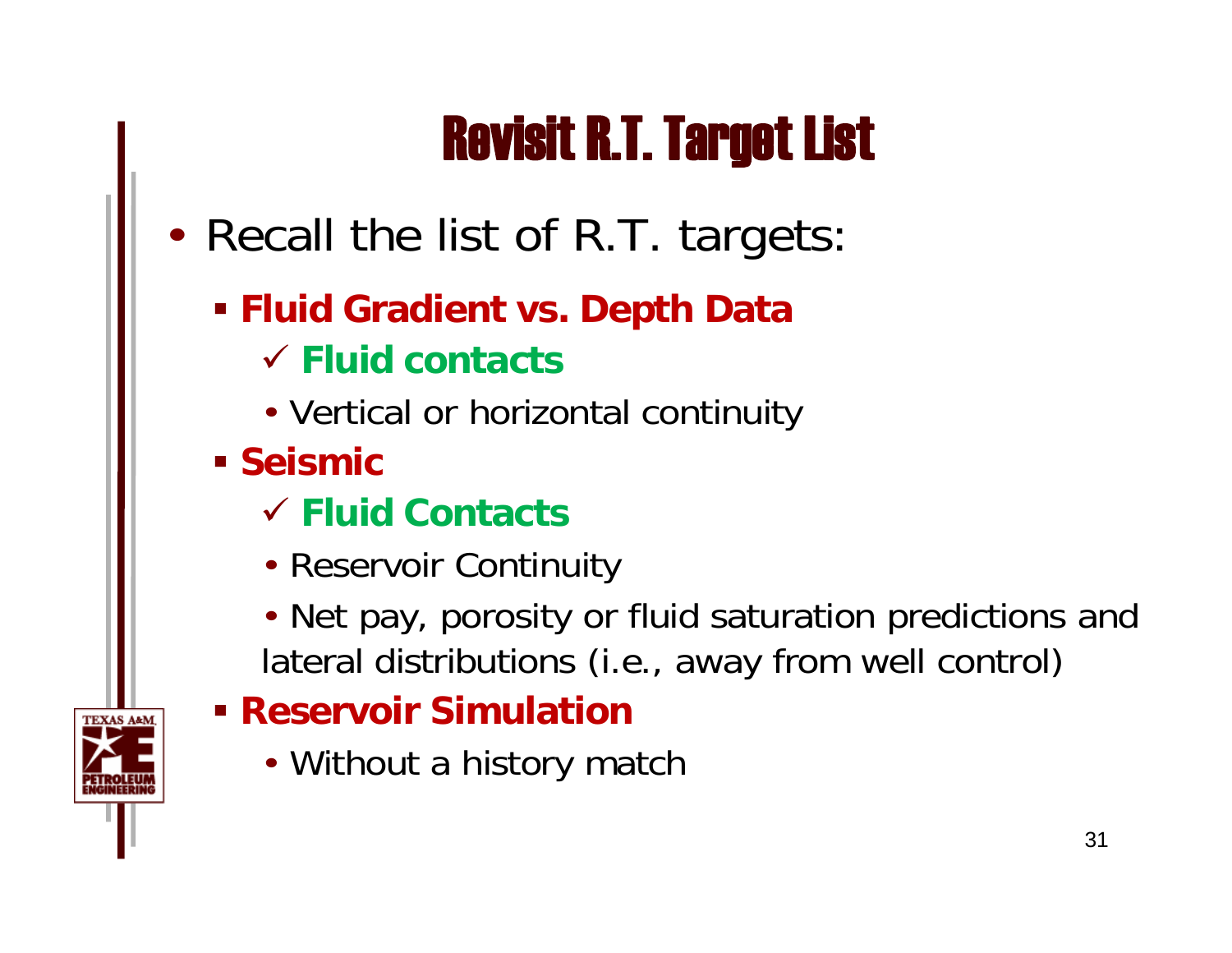# Industry's Challenge on R.T.

#### **Fluid Gradient vs. Depth Data**

- 9 **Fluid contacts**
- Vertical, horizontal continuity
- **Seismic** 
	- 9 **Fluid Contacts**
	- Reservoir Continuity
	- Net pay, porosity or fluid saturation predictions and lateral distributions
- **Reservoir Simulation**
	- Without a history match
- Contacts are localized, static
- • Continuity and predicted distributions are broad area, static
- •• Simulations (for production, recovery) are broad area, dynamic



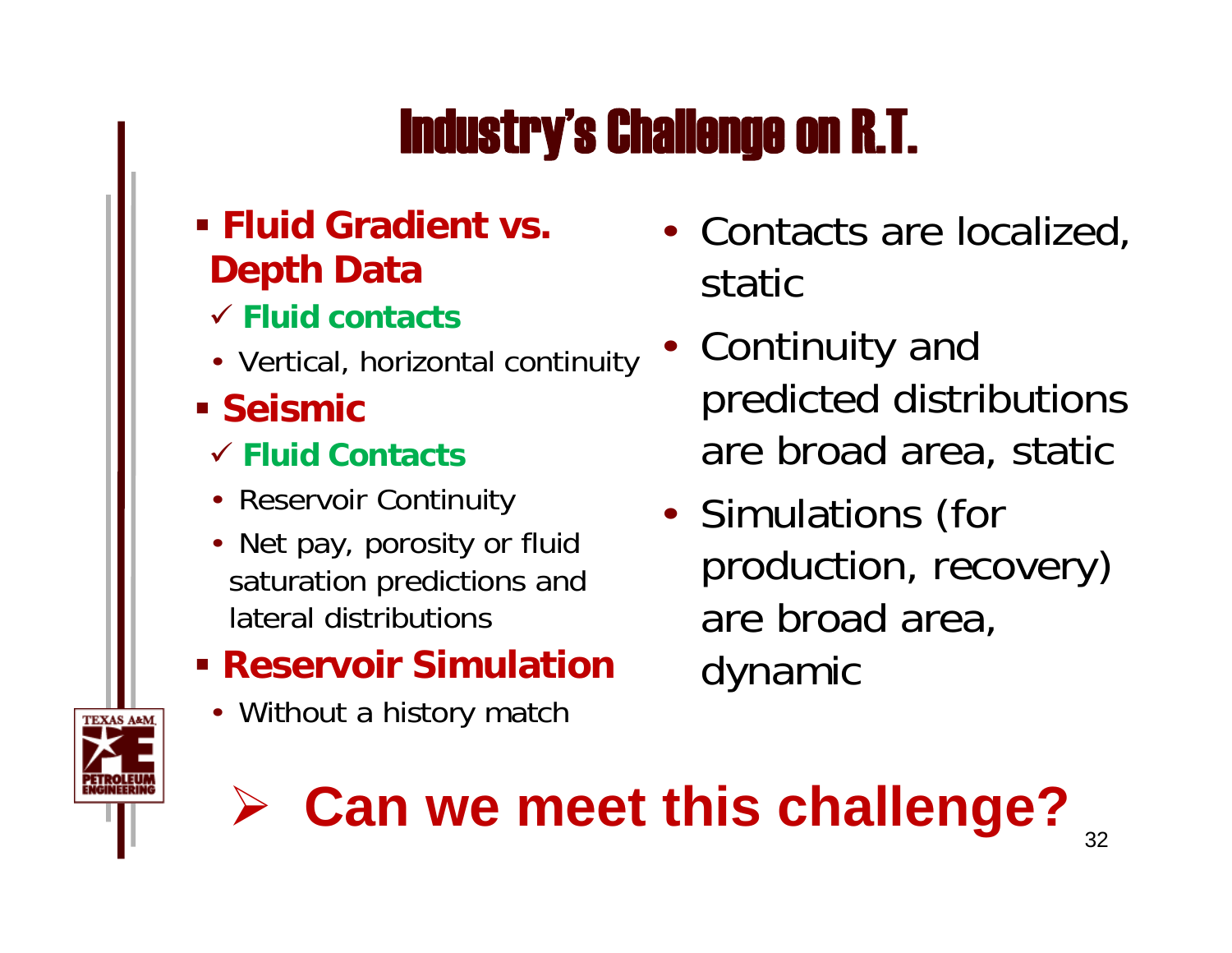## Challenge accepted

Yes, I believe we can if we….

- Use and develop technologies based on sound and defensible science
- Demonstrate reliability using accepted methods and thorough testing
- Provide complete documentation (updated as more is learned)
- Share our learning to build a collective industry capability

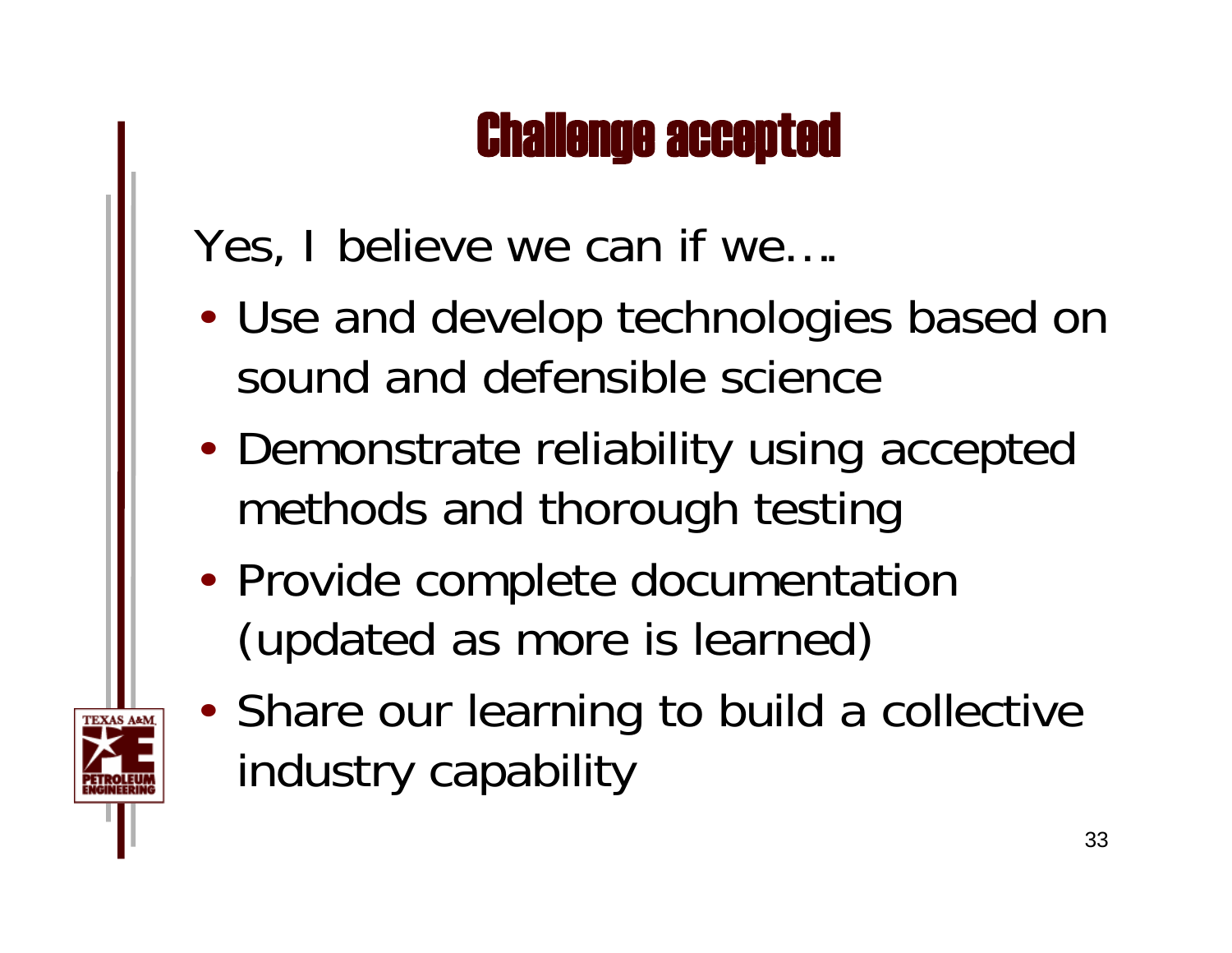# How to relate R.T. and analogy?

- Q: The Dec 2009 SEC update of Reg. 4-10 describes the demonstration of a R.T. as "in the formation being evaluated or in an analogous formation". To use a R.T. by analogy, do you first qualify the R.T. and then establish analogy or the reverse?
- A: First demonstrate the R.T. in those formations where the testing/validation has been done. Then establish the analogy with certain of those formations.

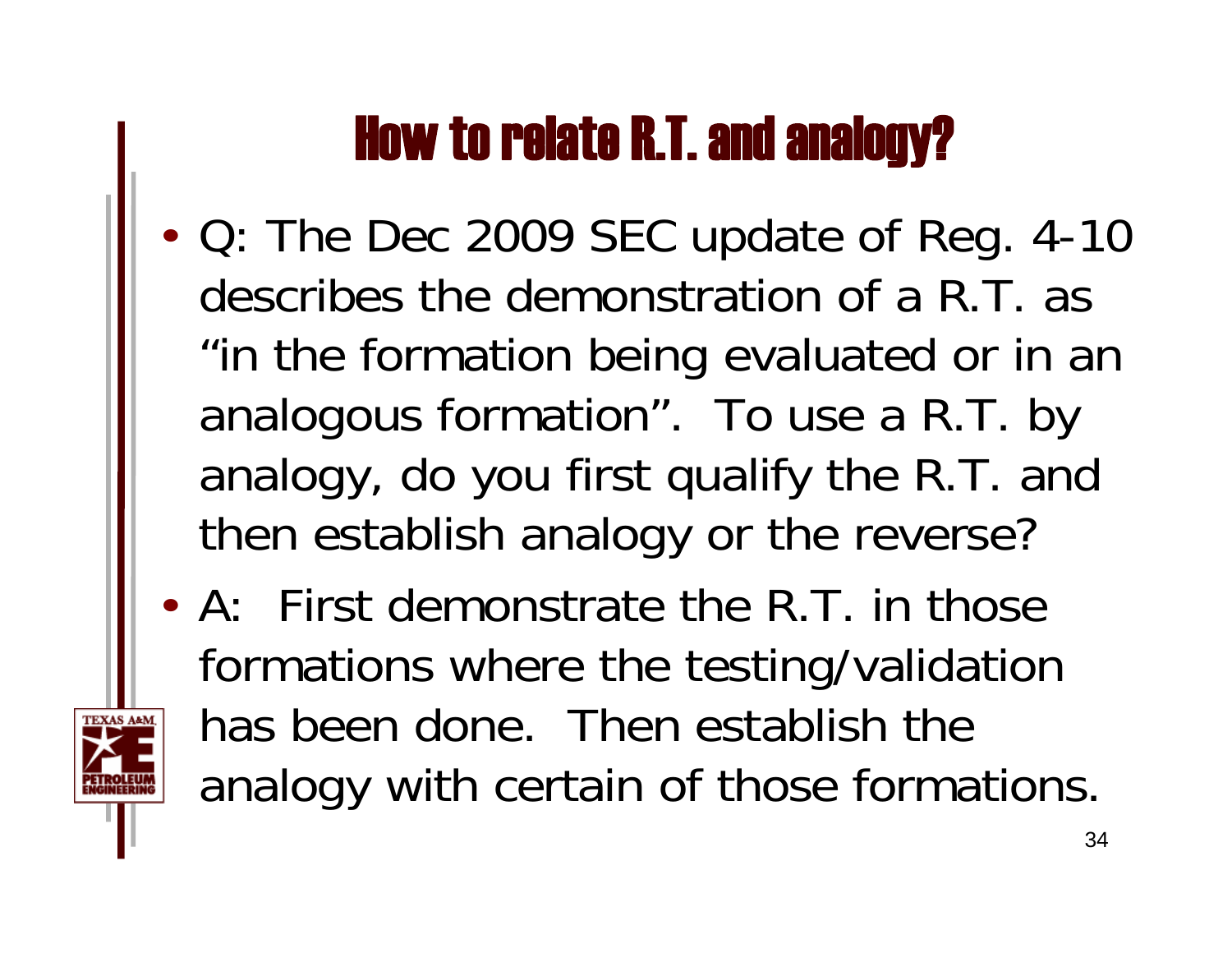# Relating R.T. and analogy

• A (why): The demonstration of the R.T. includes the science behind the technology and empirical data to show when/how it works. This should include defining those key criteria needed for the R.T. to work (and those where it will fail). These key criteria are then used as part of the "effective aggregate" of compared reservoir properties to define when a valid analogy exists.